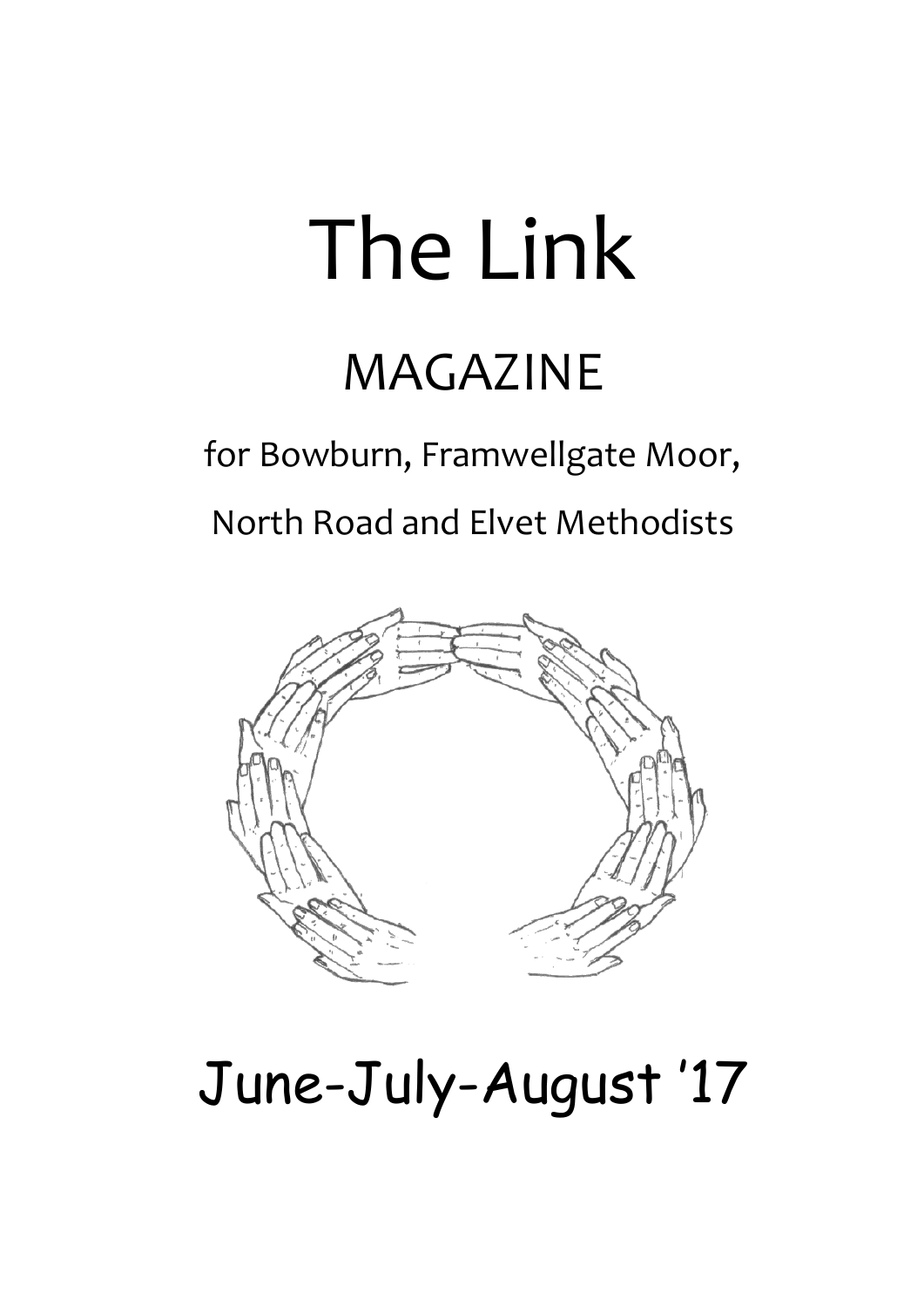

# *A letter from our Minister*

## *Dear Friends*

I wonder how many of you have experienced that embarrassing moment when you realise that the person you are having a conversation with on the telephone is not who you thought it was (it's here that I hope I'm not the only one and have not just made a terrible confession).

Anyway, my difficulty seems to be with the Davids and Johns that I know. There are a fair few in my list of friends, relatives and acquaintances, many with a Yorkshire accent which doesn't help to separate them out. So, there I am having what I think is a very productive conversation when suddenly everything shifts and something is said that makes complete nonsense within the context of the conversation I think I'm having. The lesson I have learned is then not to try to work out who it is I really am speaking to – just ask!

Over the next month or so we will experience many competing voices as the various political parties get underway with their General Election campaigns and I wonder how we will recognise those that we should put our X beside when the time comes. Who are the ones who will have the conversations that make sense to us? Who are the ones that will give us the information we need to make informed decisions? Who are the ones who will develop policies that are just and address the needs of all communities and individuals in our country? – we need to ask!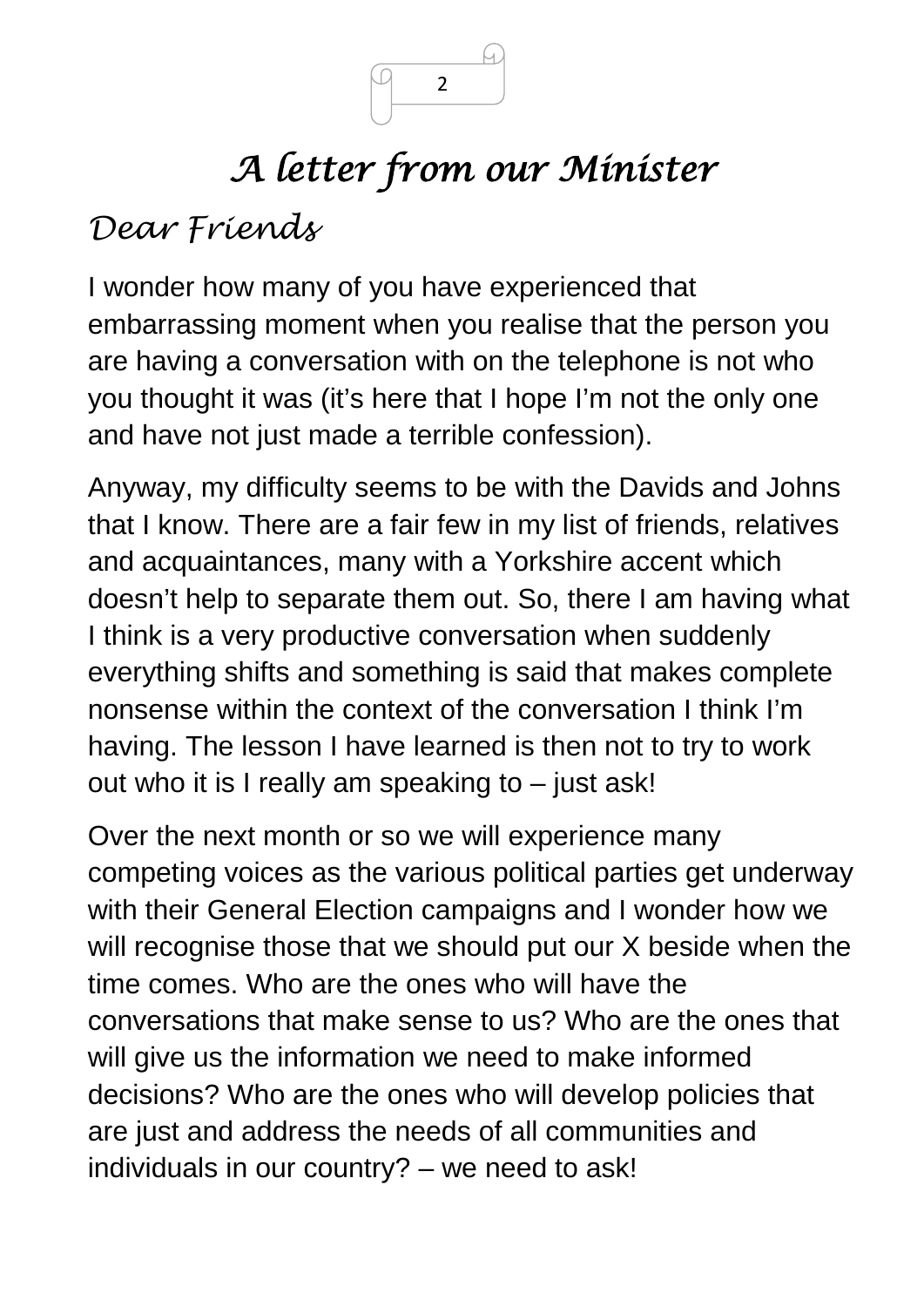

A good, reliable and more importantly independent source of information on issues and statistics affecting us as individuals and communities can be found in the 'Joint Public Issues Team' (JPIT) available online and through the Methodist Church website. They are a collaborative team drawn from the Methodist, URC, Baptist and Church of Scotland, who aim to take the political 'spin' out of this information.

It's very tempting to give in to 'voting fatigue' and just not bother when we wonder if our vote will actually make any difference but we need to remember that universal suffrage was hard won for us by earlier generations of men and women. Having a free vote without being subject to intimidation or violence is a great privilege denied to many in our world.

For Christians, the season of Eastertide, that time between the miracle of the Resurrection and the excitement and action of Pentecost is a good time to reflect on what the example of Jesus' life and his teaching mean in our relationship to Him and to the world.

Will we allow ourselves to be influenced by his example of standing with the poor, the oppressed, the outcast, the sick and those from outside his own culture, during this crucial time for our country? Will we allow ourselves to become channels of God's love and overwhelming Grace as we consider our response to what we hear these next months?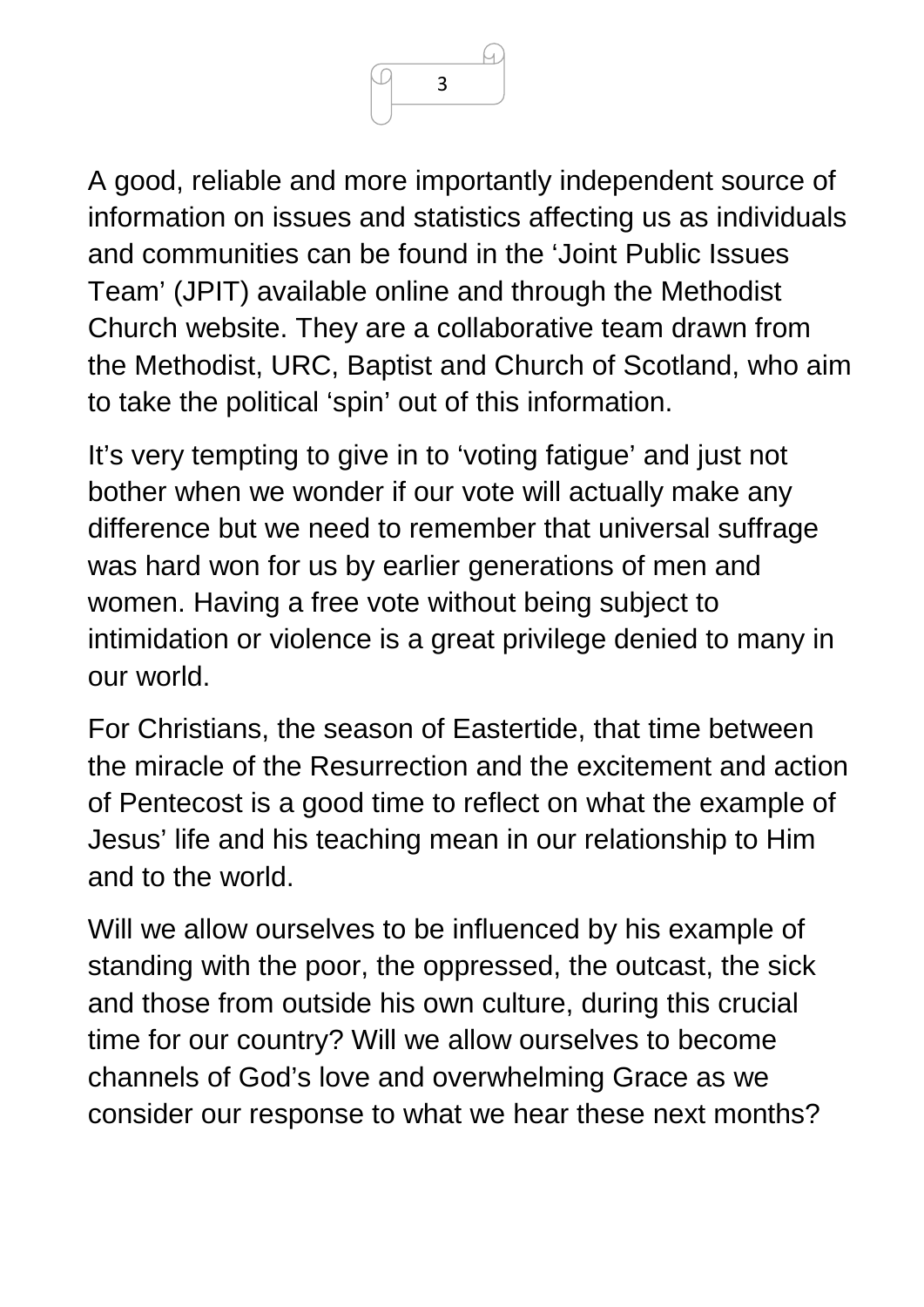

In the Gospel of John, Chapter 10, Jesus describes himself as 'the good shepherd' whose sheep hear his voice, recognise it and follow him.

Are we able to hear and recognise the shepherd's voice above the clamour of all the other voices? Can we hear the voice that leads *all* his flock so that 'they may have life, and have it abundantly'?

*With every blessing Deacon Annette* 

# **All Saints, Newton Hall**

*~~~~~~~~~~~~~~~~~~~~~~*

~~~~~~~~~~~~~~~~~~~~~~~~

# **Fiftieth Anniversary Celebrations**

continue with visiting preacher, Revd John Pritchard at 10.45a.m. on July 9th.

# **Christian Aid Big Sing**

# at Elvet

6p.m. Thursday, 15th June

Come and hear the children's choirs. Support Christian Aid.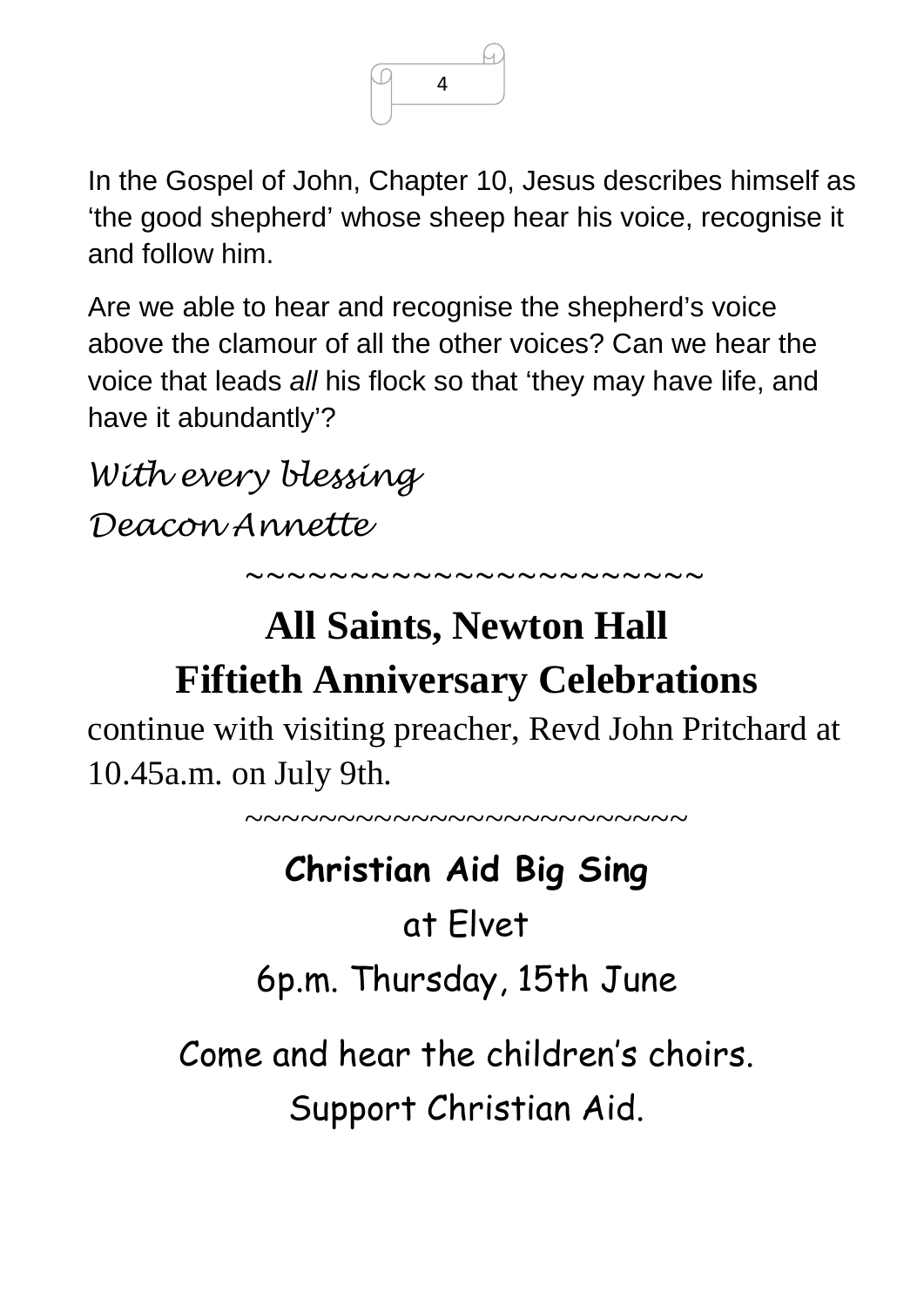

## **About the Methodist Church:**

The [Methodist Church i](http://methodist-news.org.uk/BVI-4VIMD-3A7OY4-2KRWOO-1/c.aspx)s one of the largest Christian Churches serving Great Britain, with around 190,000 members and regular contact with 500,000 people. It has 4,650 churches in Great Britain, and also maintains links with other Methodist churches with a worldwide total membership of over 80 million. Its activities, both alone and with ecumenical and secular partners, are based on four aims known as Our Calling:

- To increase awareness of God's presence and to celebrate God's love
- To help people to grow and learn as Christians through mutual support and care
- To be a good neighbour to people in need and to challenge injustice
- To make more followers of Jesus Christ.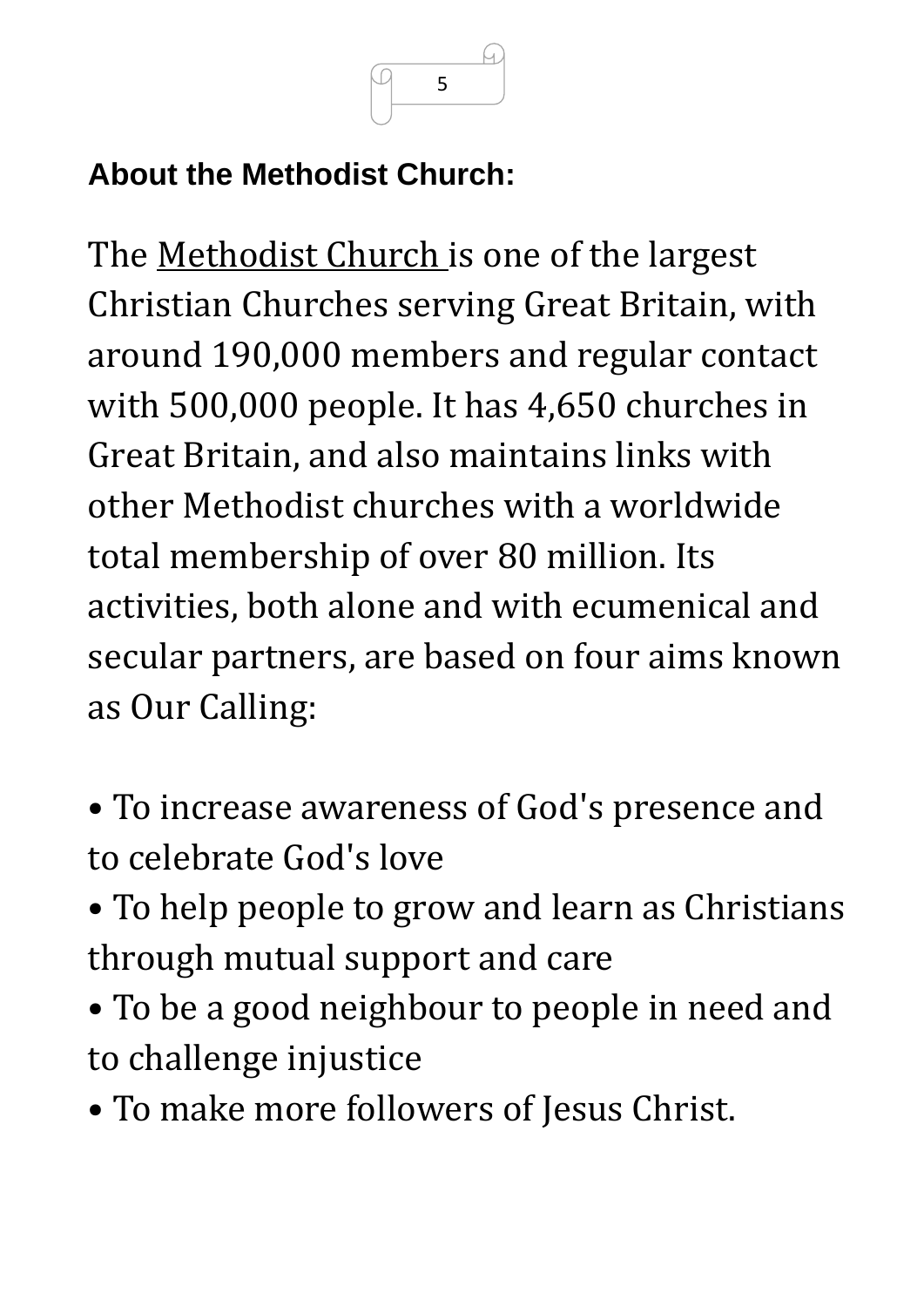WORSHIP IN JUNE

## **Bowburn**

- 4th 10.30 a.m. Mr John Scott
- 11th 10.30 a.m. Deacon Jane Middleton
- 18th 10.30 a.m. Mr Sean Conroy
- 25th 10.30 a.m. Revd Andy Longe

## **Elvet**

4th 10.45 a.m. Holy Communion - Revd Shaun Swithenbank and Revd Ben Witherington

## *(See page 10 for more about both these services)*

#### 6.00 p.m. **Circuit Service**

- 11th8.30 a.m. Holy Communion Revd Shaun Swithenbank
	- 10.45 a.m. Prof Mark Wilson
	- 6.00 p.m. Revd Shaun Swithenbank Vivaldi's *Gloria (See page 10)*
- 18th **Junior Church Anniversary**
	- 10.45 a.m. Mr Mark McKnight
		- 6.00 p.m. Holy Communion Revd Joanne Thorns
- 25th 10.45 a.m. Revd Shaun Swithenbank 6.00 p.m. Readers' Service - Discussion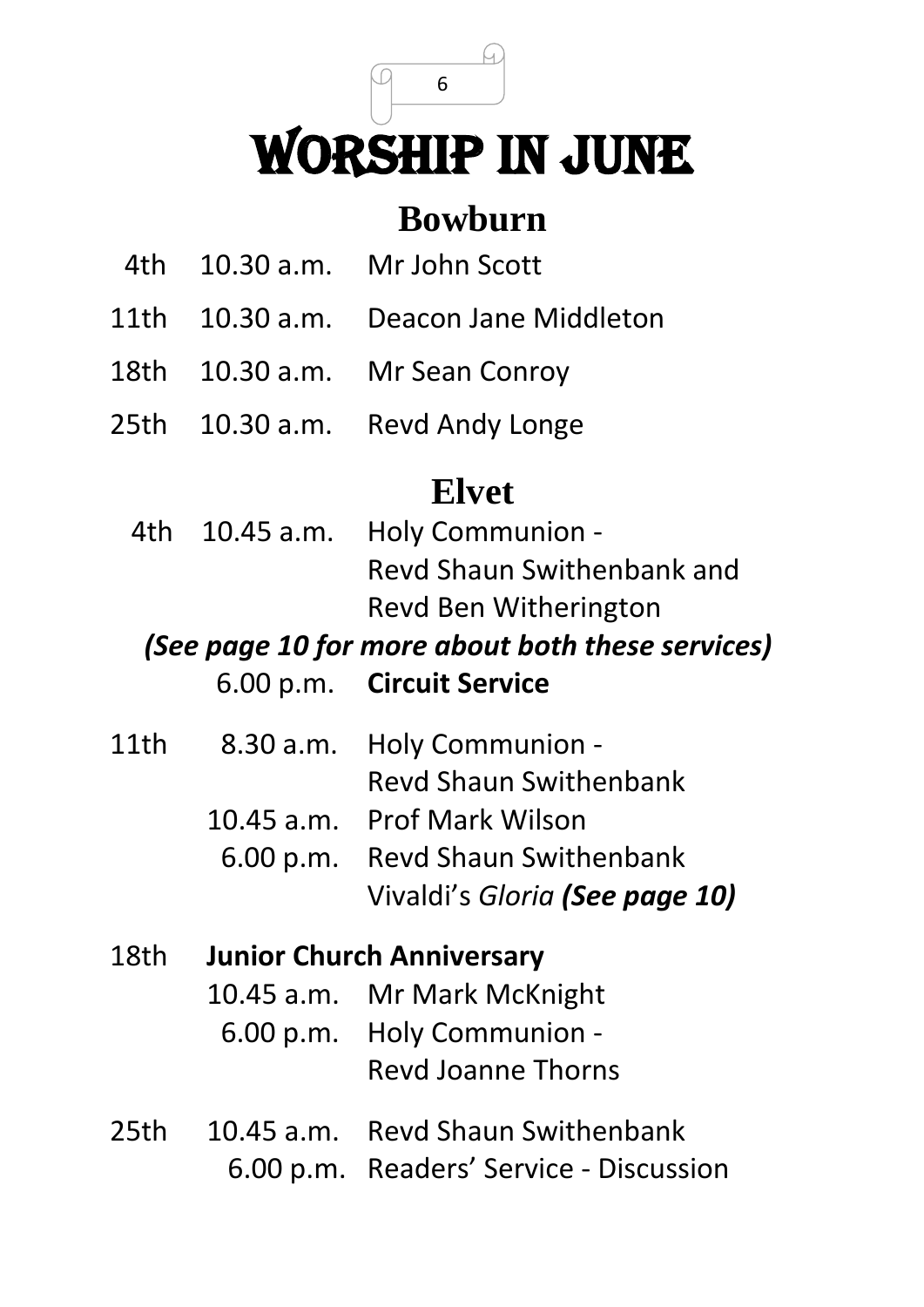# WORSHIP IN JUNE

## **Framwellgate Moor**

- 4th 10.30 a.m. Deacon Annette Sharp
- 11th 10.30 a.m. Holy Communion Revd Shaun Swithenbank
- 18th 10.30 a.m. Mr John Scott
- 25th10.30 a.m. Readers' Service

## **North Road**

#### **4th 10.45 a.m. United Service at Elvet**

- 11th 10.30 a.m. Revd Raymond Hay
- 18th 10.30 a.m. Revd Shaun Swithenbank Discussion
- 25th 10.30 a.m. Readers' Service

*For worship in July and August, please consult the plan or your own church notices.*

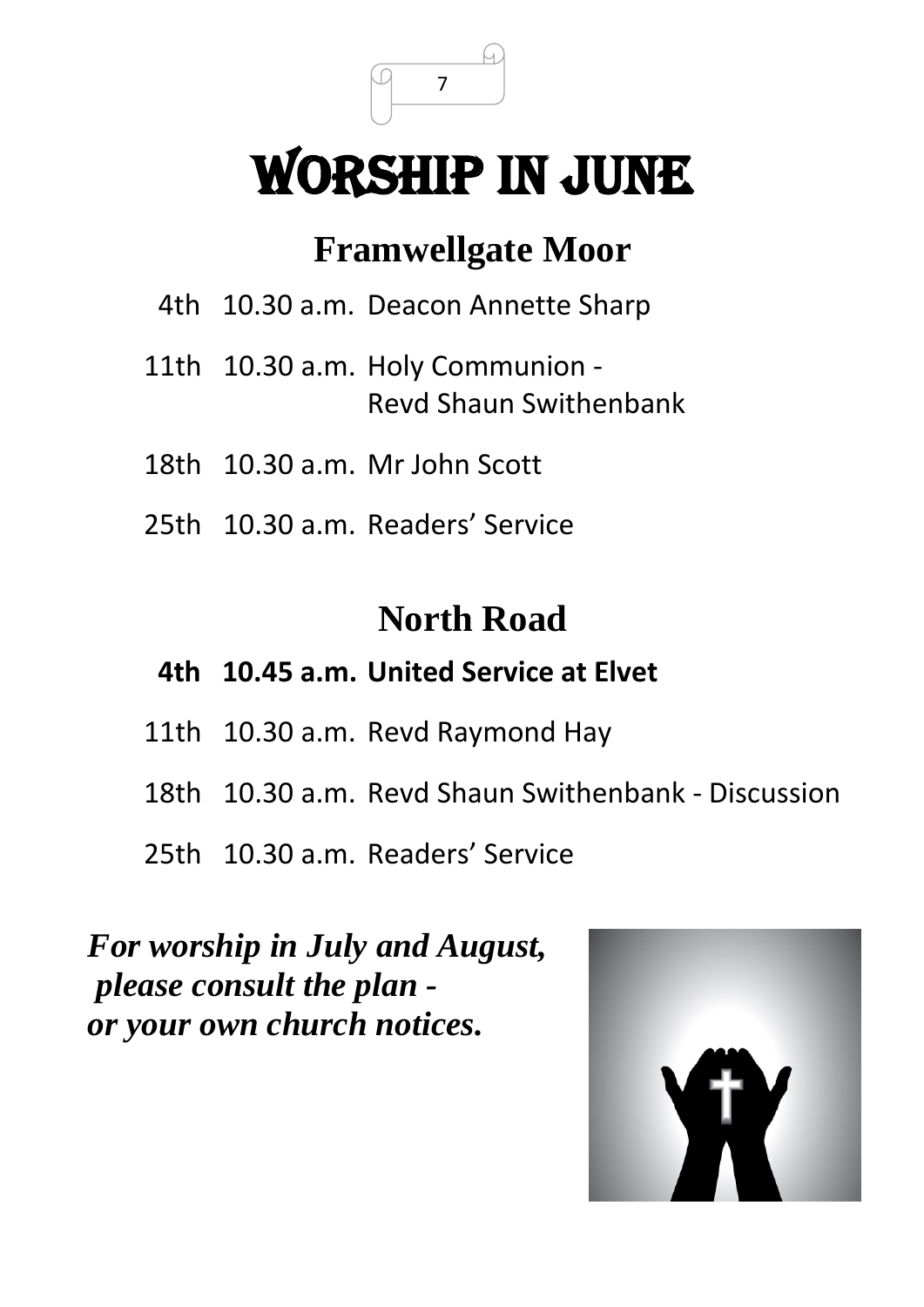

# **An Alzheimer's Poem**

Do not ask me to remember. Don't try to make me understand. Let me rest and know you're with me. Kiss my cheek and hold my hand. I'm confused beyond your concept. I am sad and sick and lost. All I know is that I need you To be with me at all cost. Do not lose your patience with me. Do not scold or curse or cry. I can't help the way I'm acting, Can't be different though I try. Just remember that I need you, That the best of me is gone. Please don't fail to stand beside me. Love me till my life is done.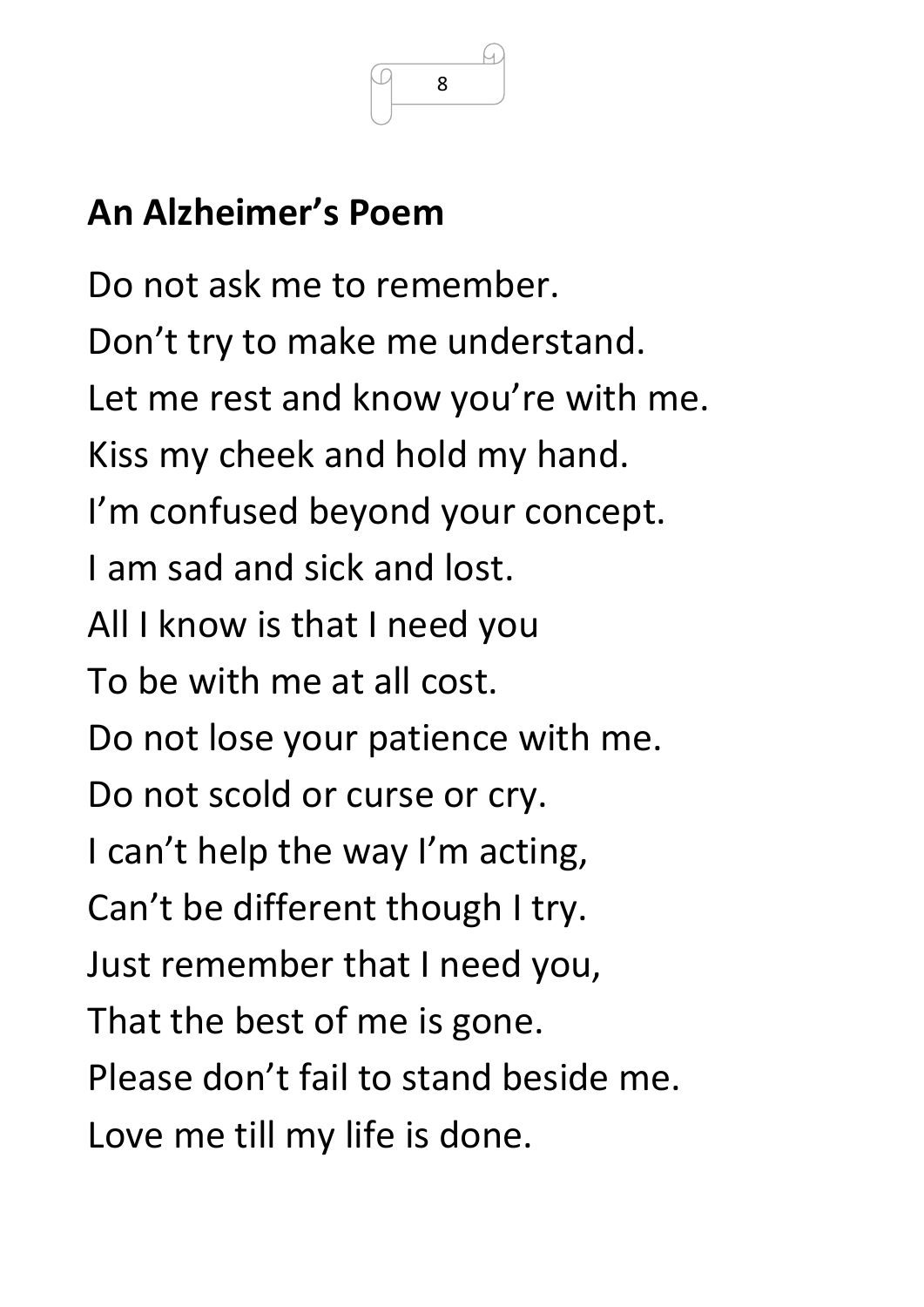

**Join the Link**

*Dear Friends,* 

I hope that this edition of our magazine is readable - I mean in the sense of legible. Because of the new circuit photocopier, I've been (with **LOTS** of help from Penny) rejigging all the pages.

And now I'll put in a reminder that I put in a year ago. Please remember to send me anything you want published. My email and phone number are on the back of the magazine - and lots of people just pop something through my letterbox.

Yours in Christ,

*Jackie*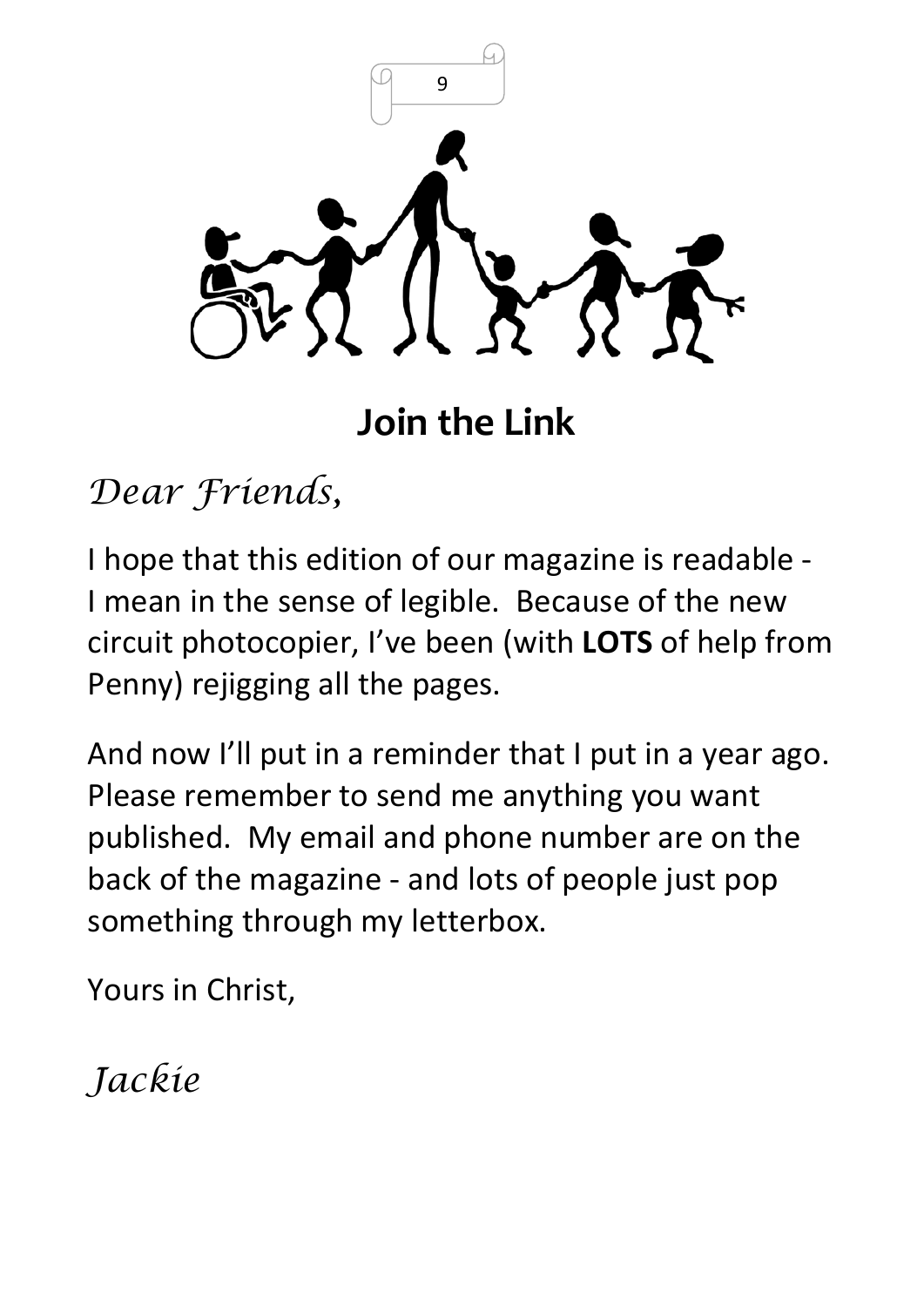

# **Vivaldi: Gloria in D, At Elvet Methodist Church, On Trinity Sunday, 11 June, at 6.00.p.m.**

On Trinity Sunday, the combined choirs of Elvet, St. Oswald's and North Road will perform the Vivaldi Gloria in D. They will be accompanied by the orchestra, drawn from the Cobweb Orchestra Baroque Group and friends, which supported the Easter music from Handel's Messiah last year.

The piece is one of Vivaldi's best known, most loved, and uplifting choral works. It presents the traditional Gloria from the Latin Mass in 12 varied cantata-like sections. It is a joyful hymn of praise and worship, which ranges from brilliant celebration to contrite reflection. Please come along to what promises to be an uplifting service.

#### **I. Gloria in excelsis Deo**

Chorus Glory, glory, to God in the highest

#### **II. Et in terra pax**

#### Chorus

and on earth peace and goodwill to men.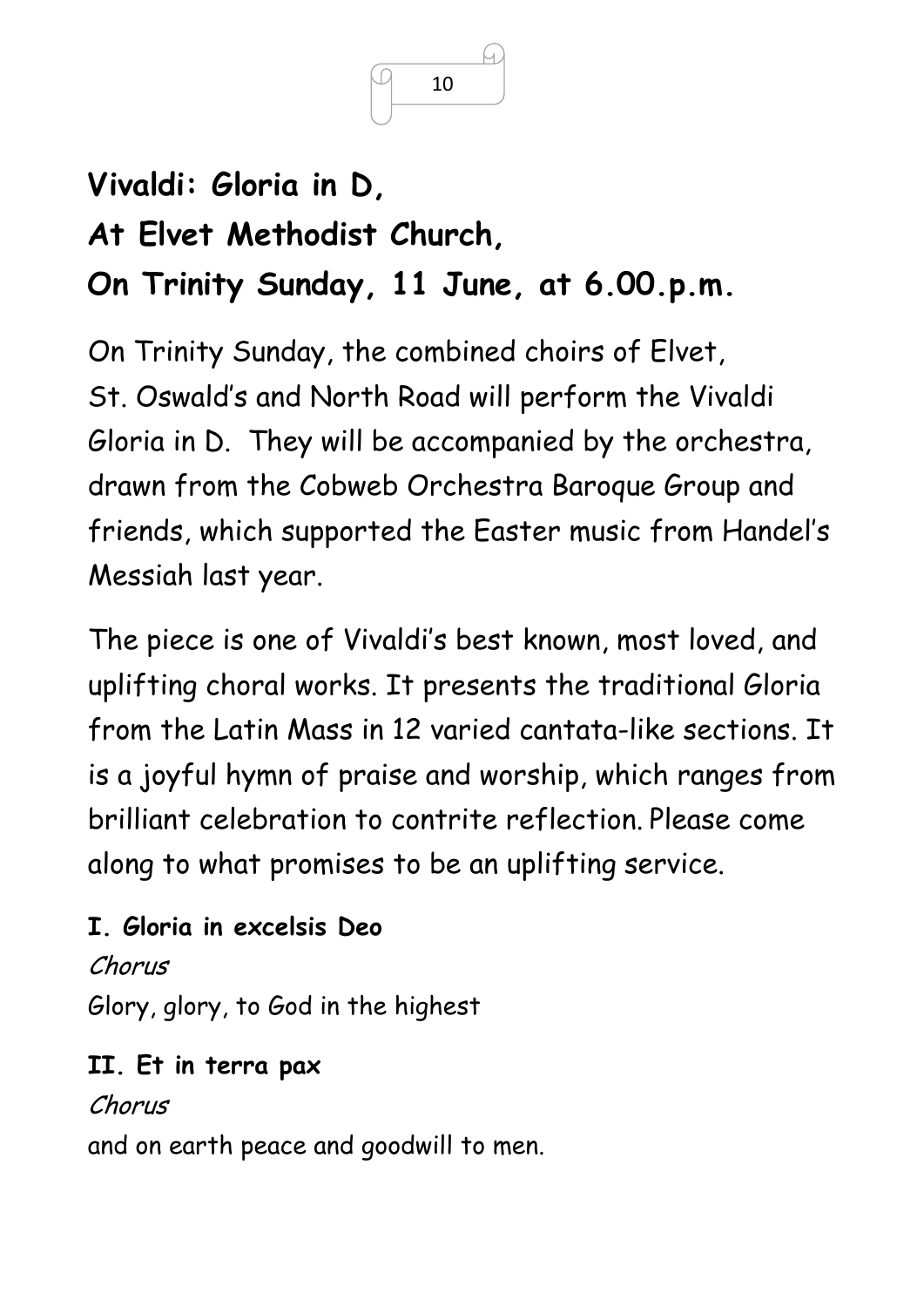

#### **III. Laudamus te**

Sopranos We praise you, We bless you. We adore you, We glorify you.

#### **IV. Gratias agimus tibi** Chorus

We give you thanks

#### **V. Propter magnam gloriam**

Chorus because of your great glory.

#### **VI. Domine Deus**

Soprano Lord God, Heavenly King, God the Father Almighty.

#### **VII. Domine, Fili unigenite**

Chorus

Lord, the only-begotten son, Jesus Christ,

### **VIII. Domine Deus, Agnus Dei**

Contralto and Chorus Lord God, Lamb of God, Son of the Father, Who takes away the sins of the world Have mercy on us.

**IX. Qui tollis peccata mundi** Chorus Who takes away the sins of the world Receive our prayer.

#### **X. Qui sedes ad dexteram Patris** Contralto Who sits at the right hand of

the Father, Have mercy on us.

**XI. Quoniam tu solus sanctus** Chorus For you alone are holy, You alone are the Lord, You alone are the most high Jesus Christ.

## **XII. Cum Sancto Spiritu**

Chorus With the Holy Spirit, In the glory of God the Father, Amen.

Ann Bradbrook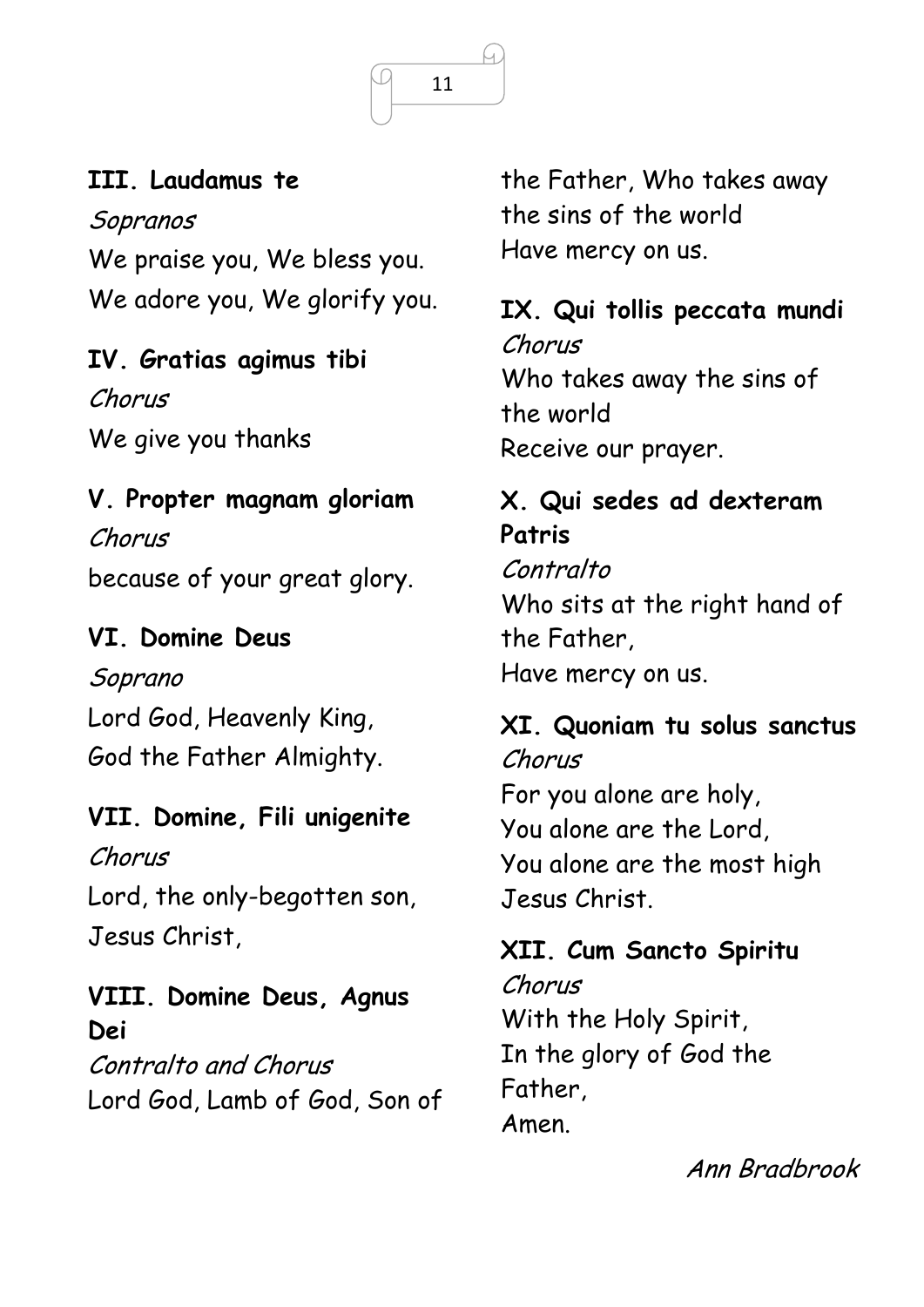*Further thoughts from Victor Hugo's "Les Misérables" (my translation):-*

My real self below – that's my soul; my real self above – that's God.

Putting the infinite below in contact with the infinite above – that's called PRAYER.

**~~~~~~~~~~~~~~~~~~~~~**

# **GASDS**

(Gift Aid Small Donations Scheme) Were you aware that Gift Aid (by which a charity, for example, your church or chapel, can claim tax back on donations) can be claimed on loose change in the collection plate?

Many congregation members pledge and give regularly under a Gift Aid Declaration, but our loose change is also eligible for a tax rebate. You might just want to consider putting a little something extra in from time to time.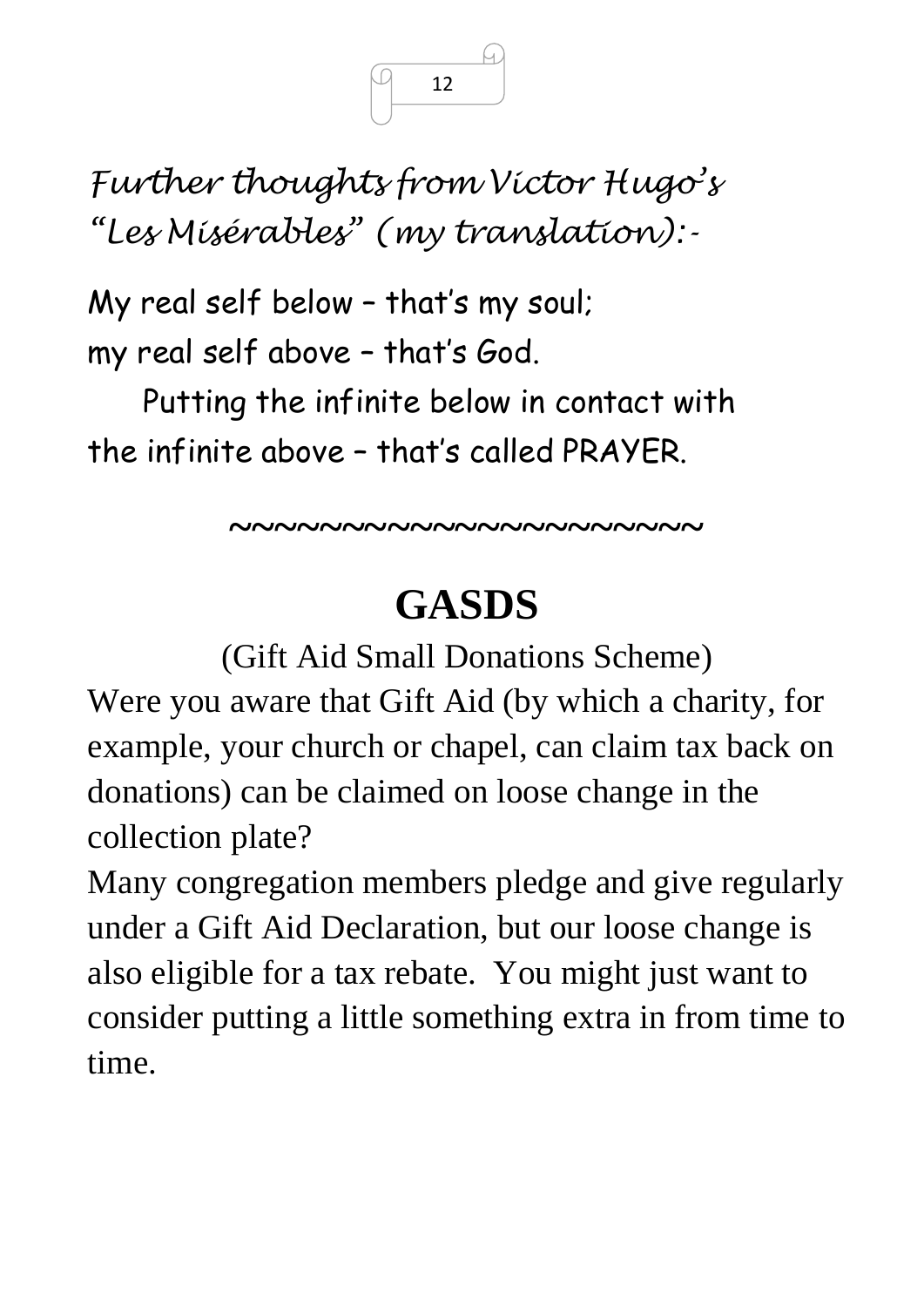

# **1st Bowburn Guides**

(based at Bowburn Methodist Church) are recruiting for new members.

Girls aged from 10-14 can apply to join. Guides build friendships and confidence through fun activity and adventure.

Guides;

- \* are for all girls
- \* give girls their own space
- \* give girls a voice
- \* change as the lives of girls change

*Parental consent is required.*

*Contact details can be found on page 26*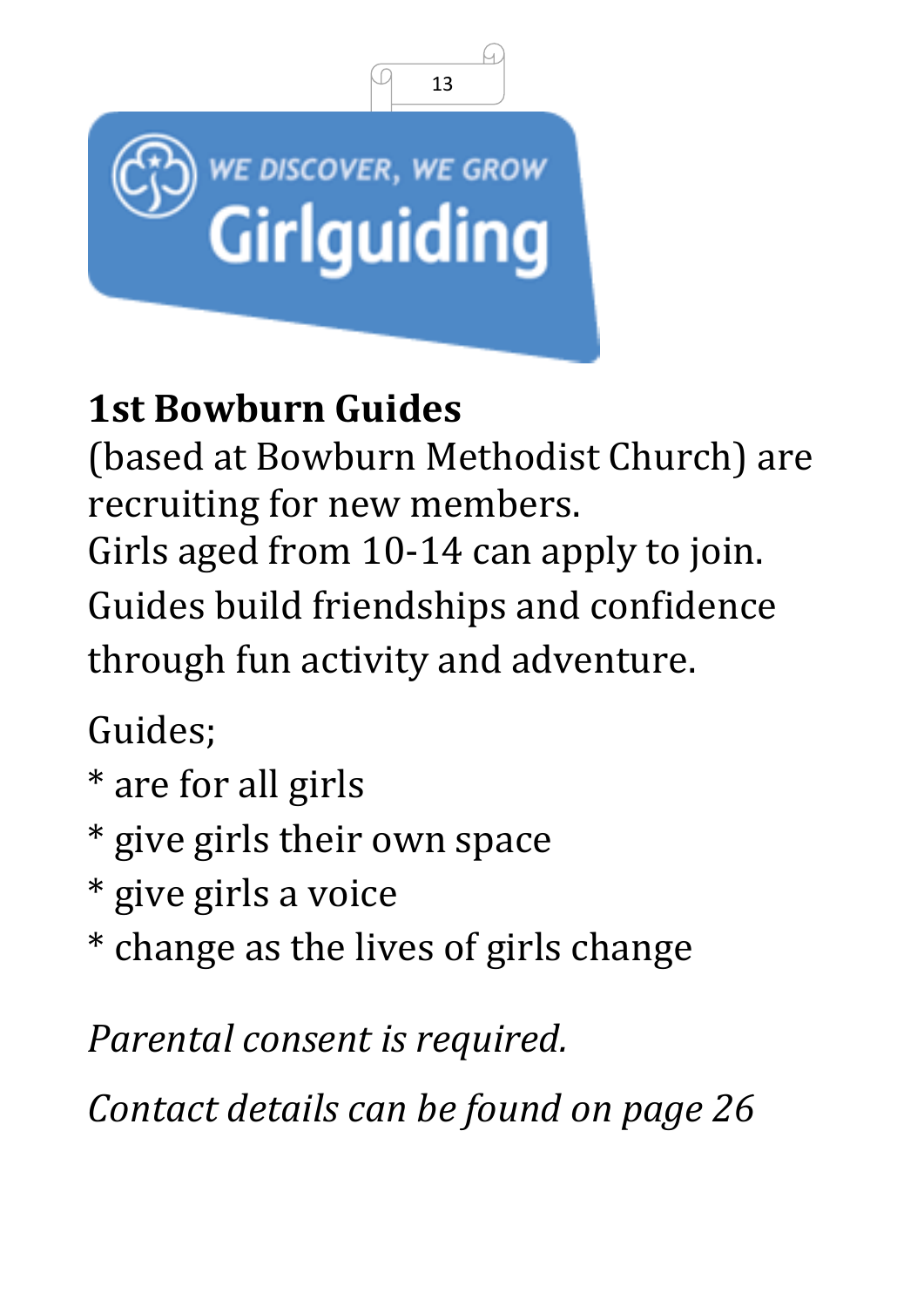# **Let's think up ↑**

## 1. **Wake up!**

Decide to have a good day.

"This is the day that the Lord has made; let us rejoice and be glad in it." Psalm 118, v 24

## 2. **Dress up!**

The best way to dress up is to put on a smile. A smile is an inexpensive way to improve your looks. The Lord does not look at the things man looks at.

"Man looks at the outward appearance, but the Lord looks at the heart."1 Samuel 16, v 7

## 3. **Shut up!**

Say nice things and learn to listen. God gave us two ears and one mouth, so He must have meant us to do twice as much listening as talking. "He who guards his lips, guards his soul." Proverbs 13, v 3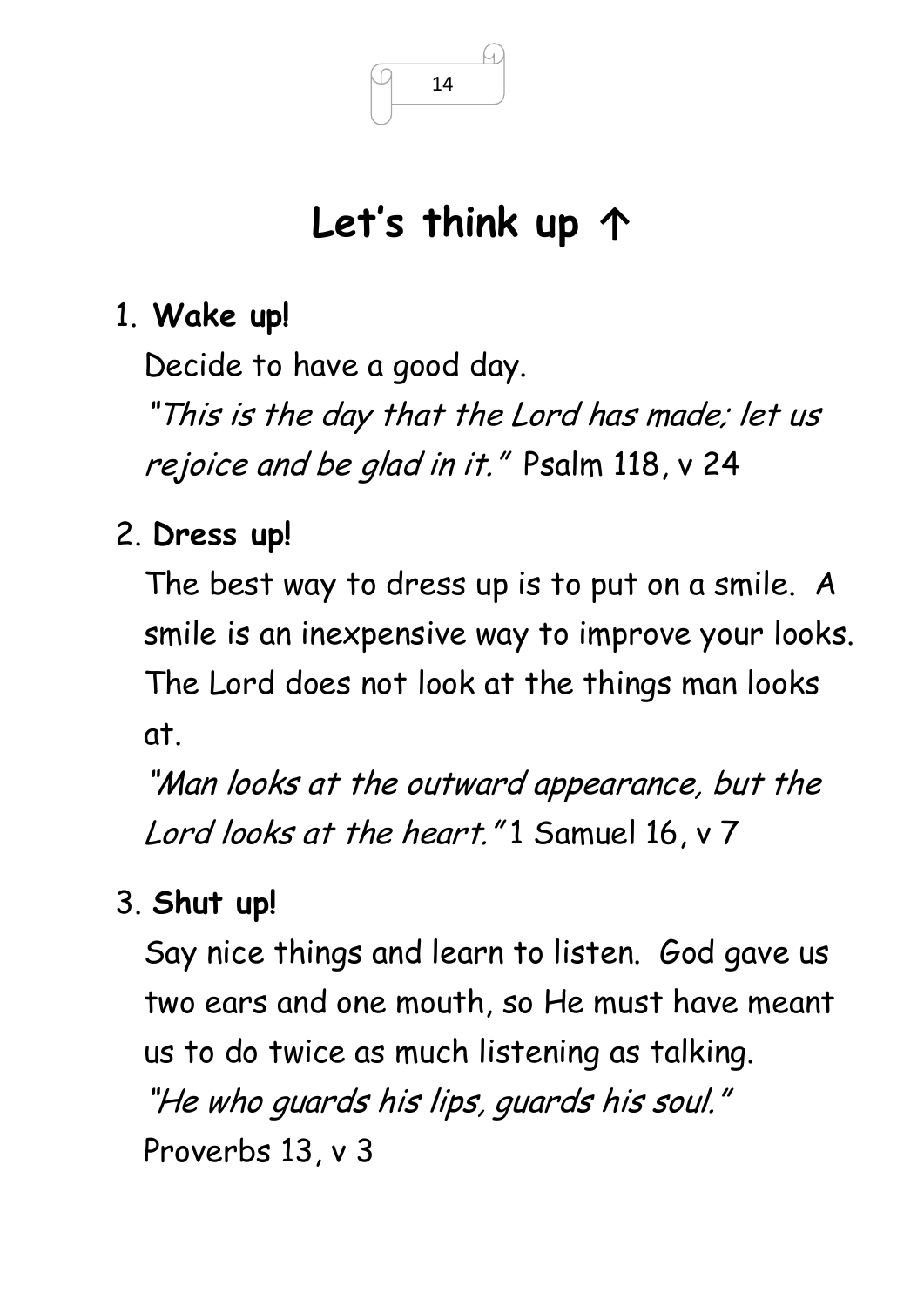

4. **Stand up!** … for what you believe in. Stand for something or you will fall for anything. "Let us not be weary of doing good; for, at the proper time, we will reap a harvest if we do not give up. Therefore as we have opportunity let us do good." Galatians 6, vv 9-10

5. **Look up!** 

 $\ldots$  to the Lord. "I can do everything through Christ who strengthens me." Phillipians 4, v 13

## 6. **Reach up!**

… for something higher. "Trust in the Lord with all your heart, and lean not unto your own understanding. In all your ways, acknowledge Him, and He will direct your path." Proverbs 3, vv 5-6

7. **Lift up!**

"Don't worry about anything, but in all your prayers ask God for what you need always thanking Him with a thankful heart." Phillipians 4, v 6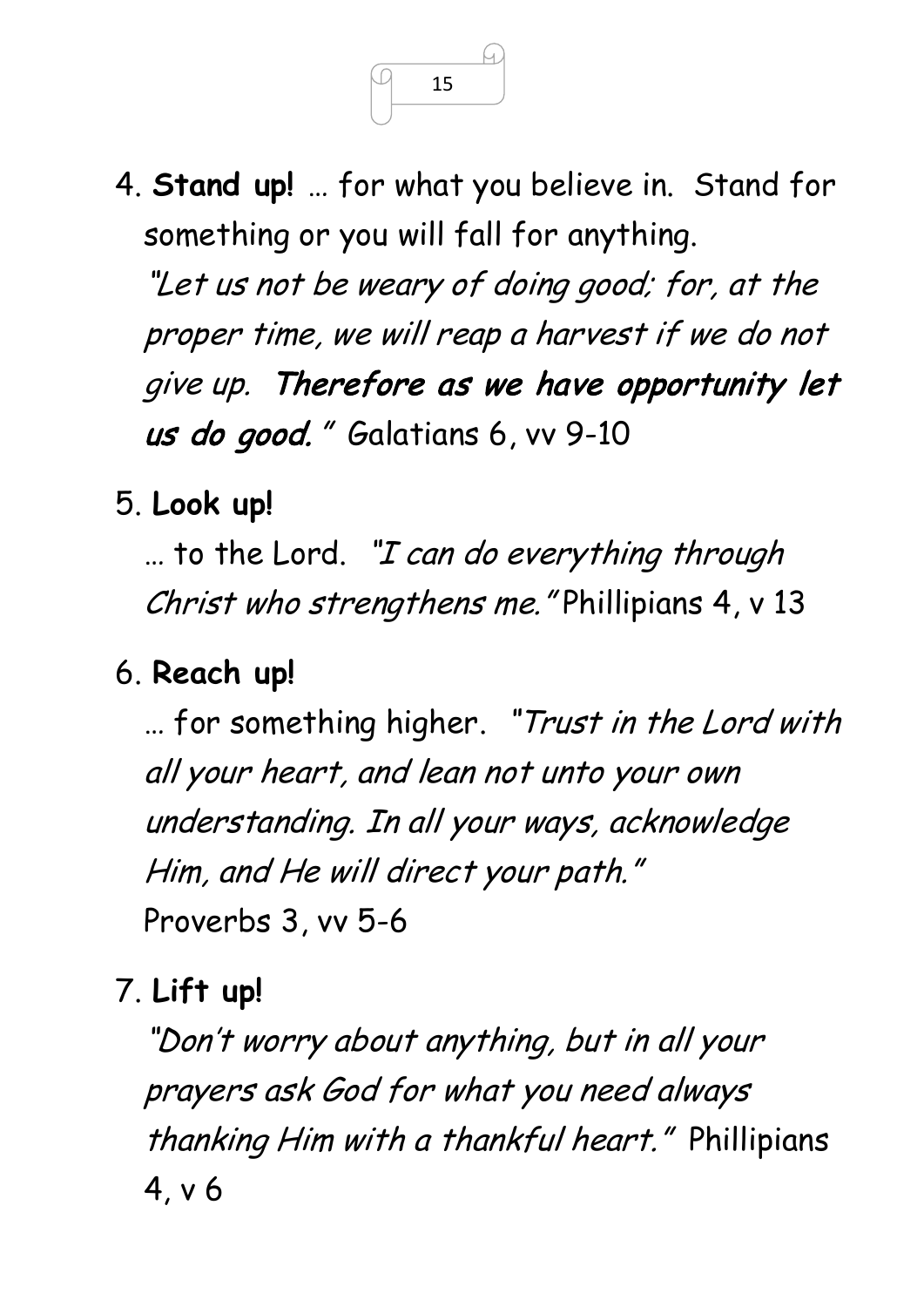

# **MUSIC FOR A MIDSUMMER'S EVENING AT USHAW COLLEGE SATURDAY 17th JUNE 2017, AT 7.30.P.M**

On June 17th, there will be a Charity Concert presented by Elvet Methodist Church, in aid of St Cuthbert's Hospice. It will be in the informal setting of the café at Ushaw College, (there are even some soft armchairs) and the music is designed to be appropriate for a balmy midsummer's evening. It will feature pieces in various styles and by diverse composers from Bach to the Beatles.

The artists are Michael Cave, winner of the first British Flute Society's Geoffrey Gilbert Adult Amateur competition in 2007, accompanied by Elvet's Organist, Brian Tanner on the piano. Some of the pieces to be played are serene and reflective while others will give full vent to Michael's amazing virtuosity

Rachel Orr and George Hetherington are extremely well known in the region with their programmes of songs for soprano and piano, chosen to show the full range of skills of this talented pair.

The Cobweb Orchestra Cabaret Ensemble is a specialist offshoot of the wider Cobweb Orchestra. This group consists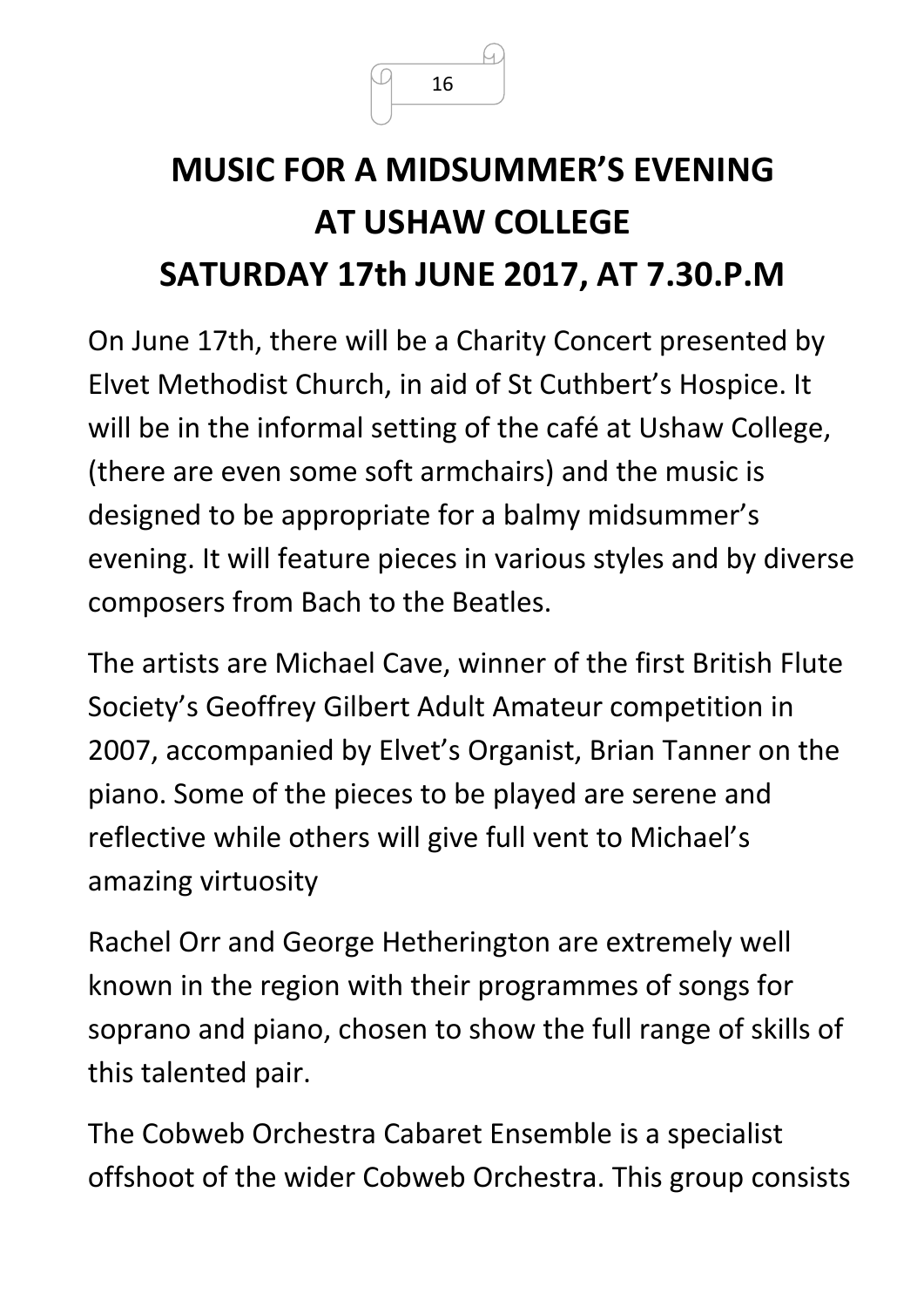

of about a dozen extremely experienced players who, under the direction of trumpet virtuoso Andy Jackson, focus on light music in a variety of idioms appropriate to the relaxed atmosphere of the Ushaw café.

Come along, relax and enjoy some stunning music in this lovely cabaret setting.

Tickets are £12.50 which includes a glass of Prosecco plus strawberries and cream.

Call: 0191 3862260 or 0191 3868822 to order your ticket.

## *Thy Kingdom Come*

### **a global wave of prayer from 25th May – 4th June 2017.**

We pray for the coming of God's kingdom and in doing so we express our longing for Christ's transforming grace to bring hope and joy, love and peace, holiness and justice to all.

Durham and Deerness Valley Circuit (that's ours, if you didn't know) has been invited to join in praying for the coming of God's Kingdom on June 3rd, from midnight to midnight.

Pray wherever you are at a suitable time for you. Resources can be downloaded:

[thykingdomcome@lambethpalace.org.uk](mailto:thykingdomcome@lambethpalace.org.uk)

*(See also page 7 of the Dec 16 – Feb 17 edition of "The Link")*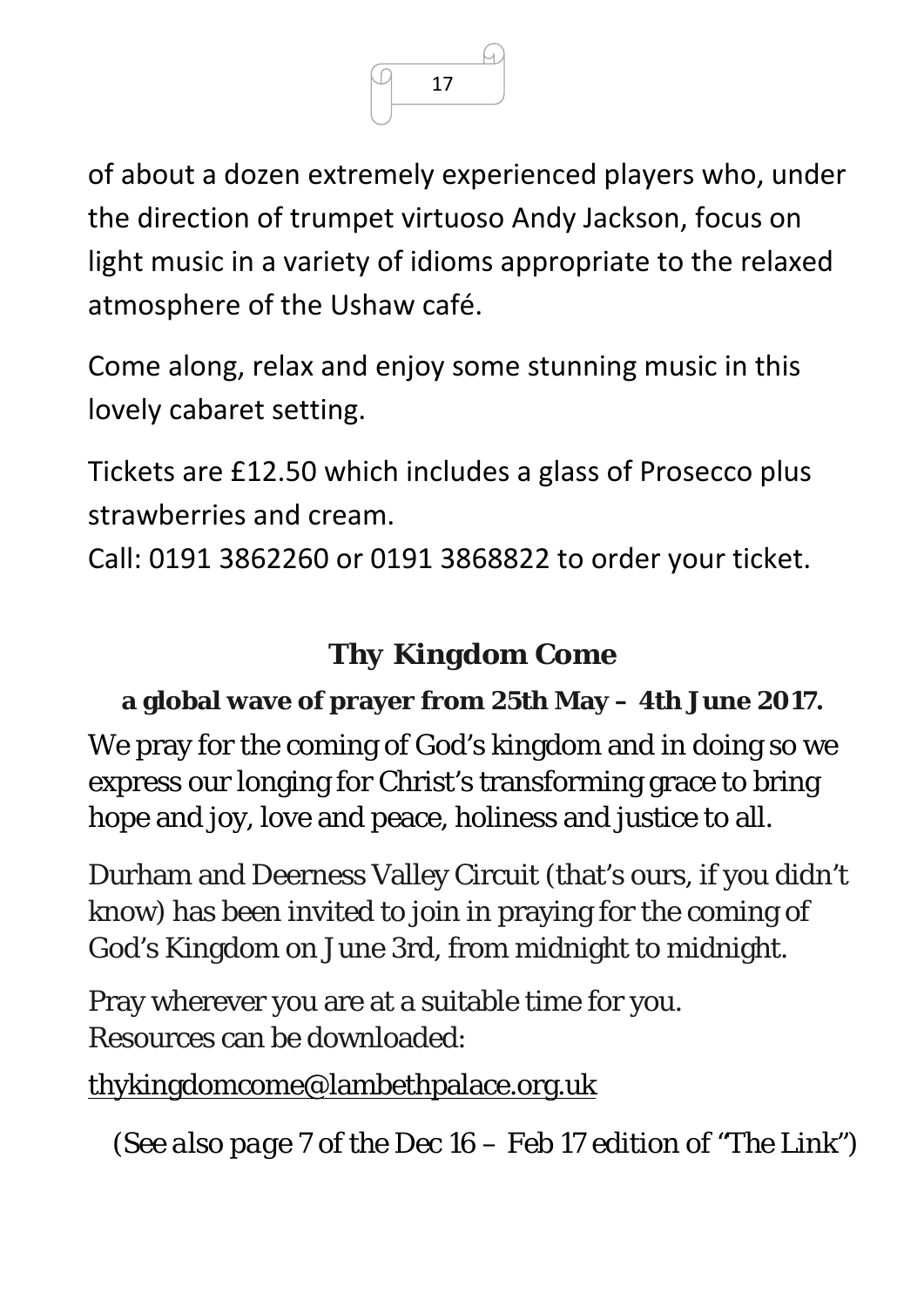## **Mr Len Graham 90th Birthday 16.5.17**

L

Framwellgate Moor Methodist Church

Len was born in Wearhead, Upper Weardale on 16th May 1927. He was the eldest of 3 brothers. After primary school, he attended Wolsingham Grammar School during WW2 and was the first person in his family to go to University. His grandfather was a farmer and helping him in holidays had helped him to choose to study agriculture at Newcastle University.

After university, Len started work in Cumbria for the Ministry of Agriculture, before joining Houghall Agricultural College as a lecturer in the early 1950s. It was here that he met Edith, the dairy instructress, and they were married in 1953, moving into a bungalow in Framwellgate Moor.

Both Len and Edith came from Weardale Methodist families and they started to attend Framwellgate Moor Methodist Church just about the time that the new hall had been completed. Len has three children, all of whom were brought up going to church, taking part in the anniversaries and all the family joining the Sunday School trips.

Len became an education advisor for Rural Studies and before retirement at 65, had become an education inspector. He also had a stint as a presenter of a programme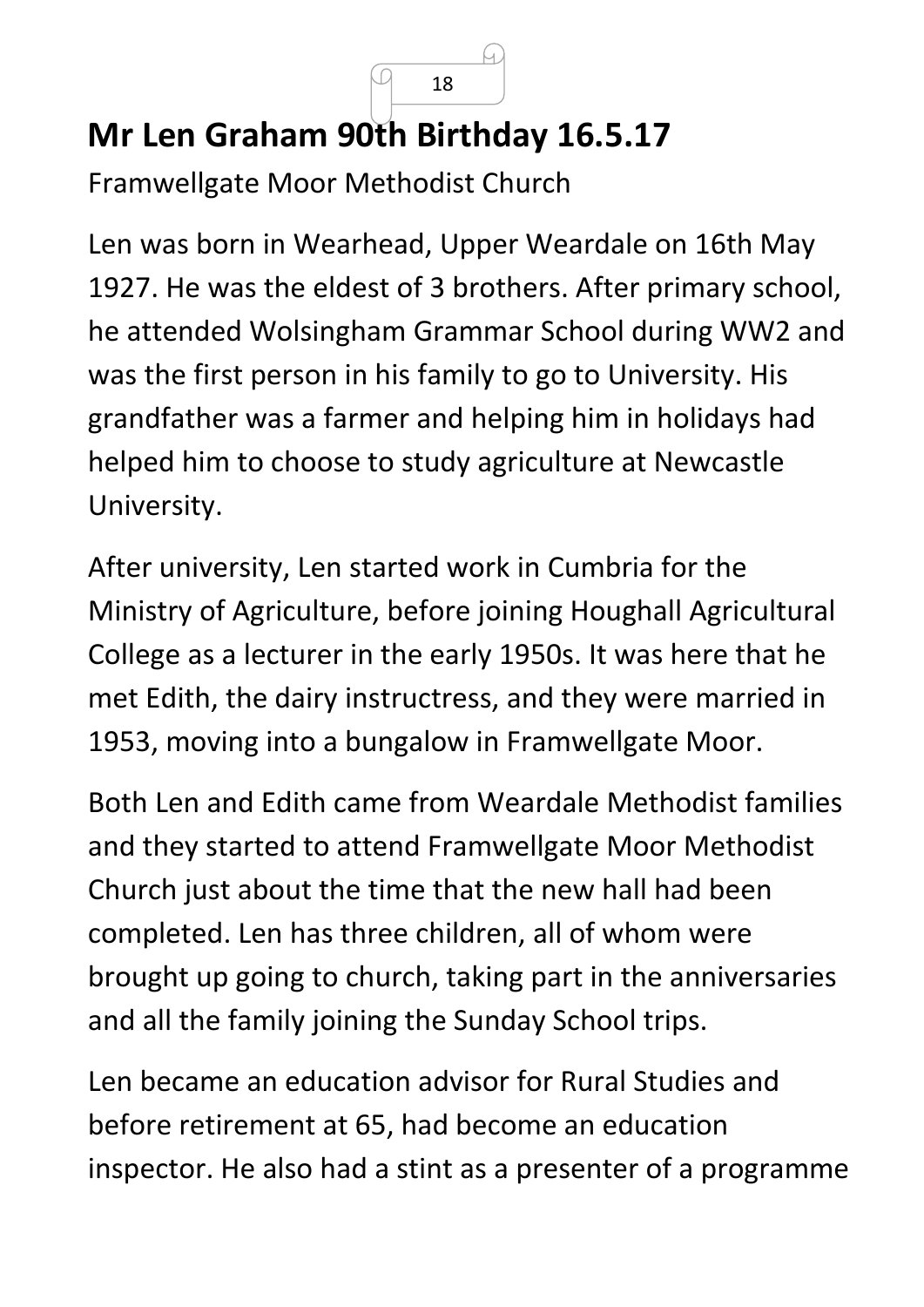L

on Radio Durham! He has been involved with Young Farmers' Clubs and the Agricultural Discussion Society since he moved to Durham and since retirement, has attended Probus Club.

His work in the church has included Property Steward, door steward and presently, Treasurer. He has also given lifts to countless preachers on Sunday mornings.

Life is still busy for Len, even at 90!

|               | <b>CRADLE ROLL BIRTHDAYS</b>      |  |
|---------------|-----------------------------------|--|
| <b>June</b>   | 9th Siena Rae Gibson (Elvet)      |  |
| July          | 17th Charlie Richardson (Elvet)   |  |
|               | 22nd Emily Newton (Elvet)         |  |
| <b>August</b> | 1st Joshua Addison (Elvet)        |  |
|               | 2nd Hannah Clarke (Elvet)         |  |
|               | 6th Beatrice Thompson (Elvet)     |  |
|               | 15th Maiya Glendinning (Elvet)    |  |
|               | JUNIOR CHURCH BIRTHDAYS           |  |
| July          | 5th Alex Kelly (Elvet)            |  |
|               | 6th Alastair Phillips (Elvet)     |  |
| <b>August</b> | 31st Nathan Russell Kelly (Elvet) |  |
|               | Happy Birthday                    |  |
|               |                                   |  |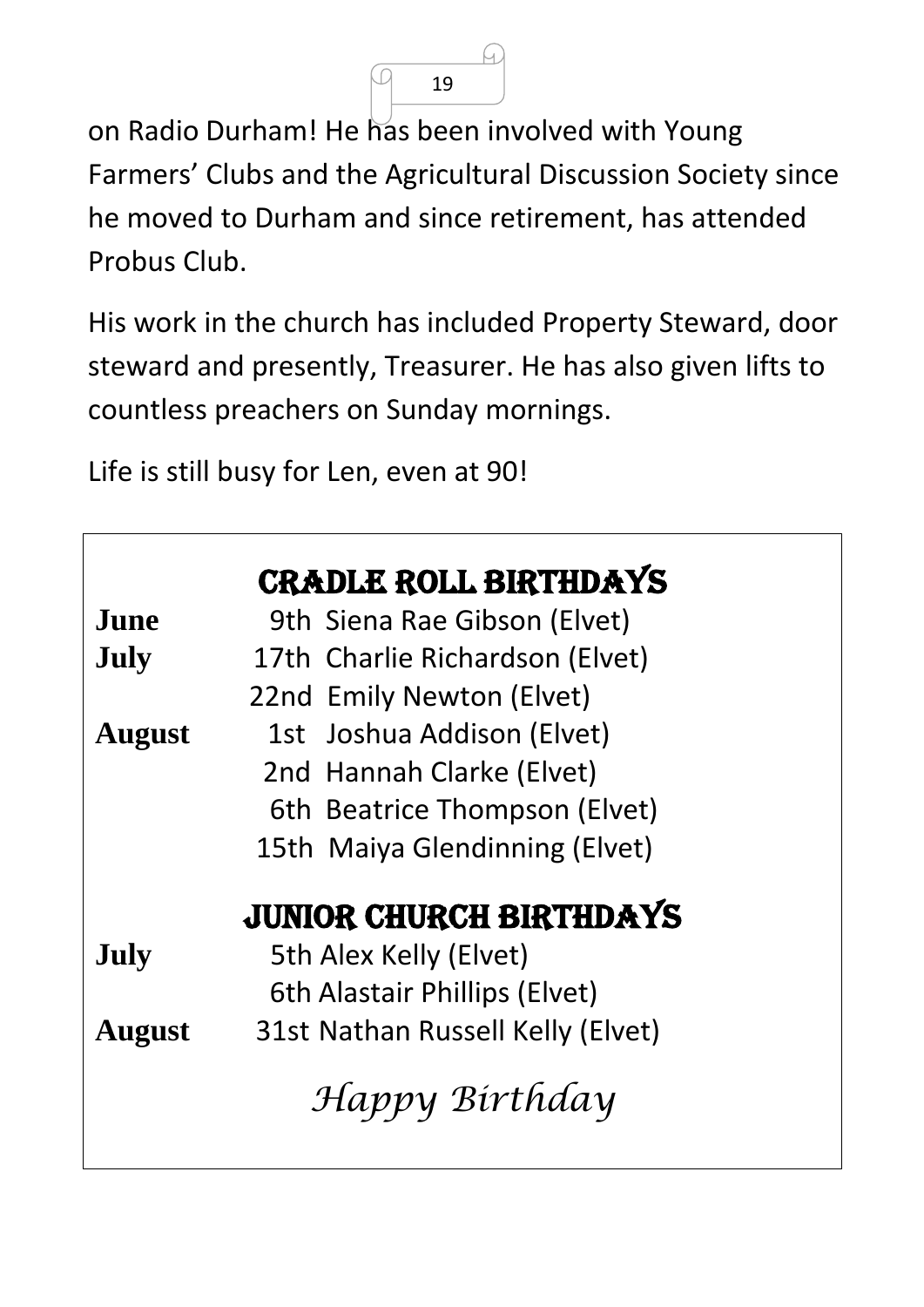

We have welcomed into the family of the Church 30 April Emily Peverall (Elvet)

## FUNERALS

Our condolences to the families and friends of those whose funerals have been held in our churches.

13 March Gladys LIPPETT (Framwellgate Moor) 20 March Forster BLACKLOCK(Framwellgate Moor)

~~~~~~~~~~~~~~~~~~~~~~~~

# **North Road**

**Saturday, June 10th**

Local Preachers' Training *open to all*

Why not go along and try it?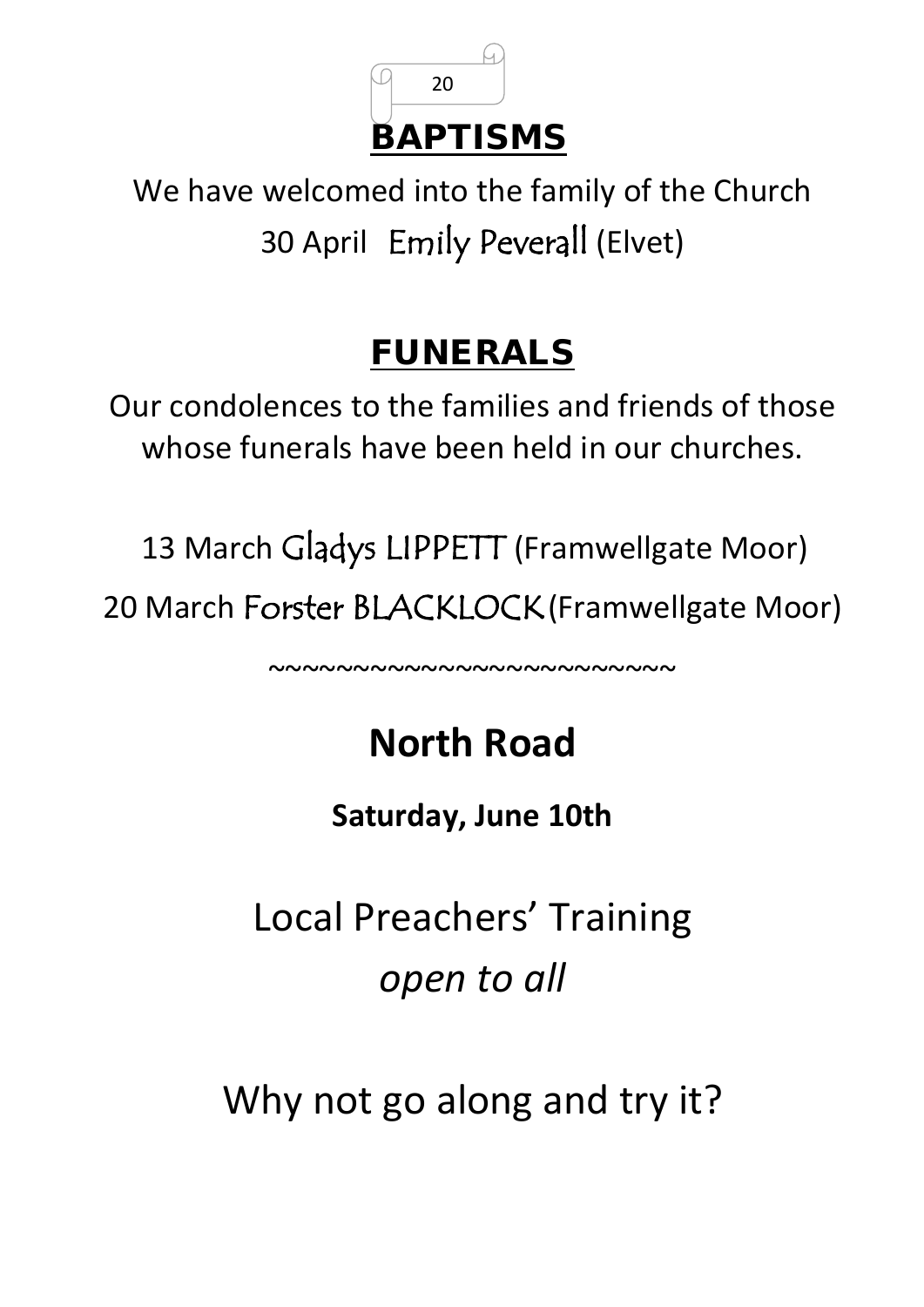

# **METHODIST HOMES FOR THE AGED**

This year, MHA Sunday is 11th June.

As the older population grows, the demand for their work is increasing.

We will all get older; let's think of ways of helping MHA - for example, donations and gifts in wills.

Why not volunteer to help with a local MHA project? They are all over the North East - mostly round Newcastle and Stockton.

Visit<http://www.mha.org.uk/> to start your search.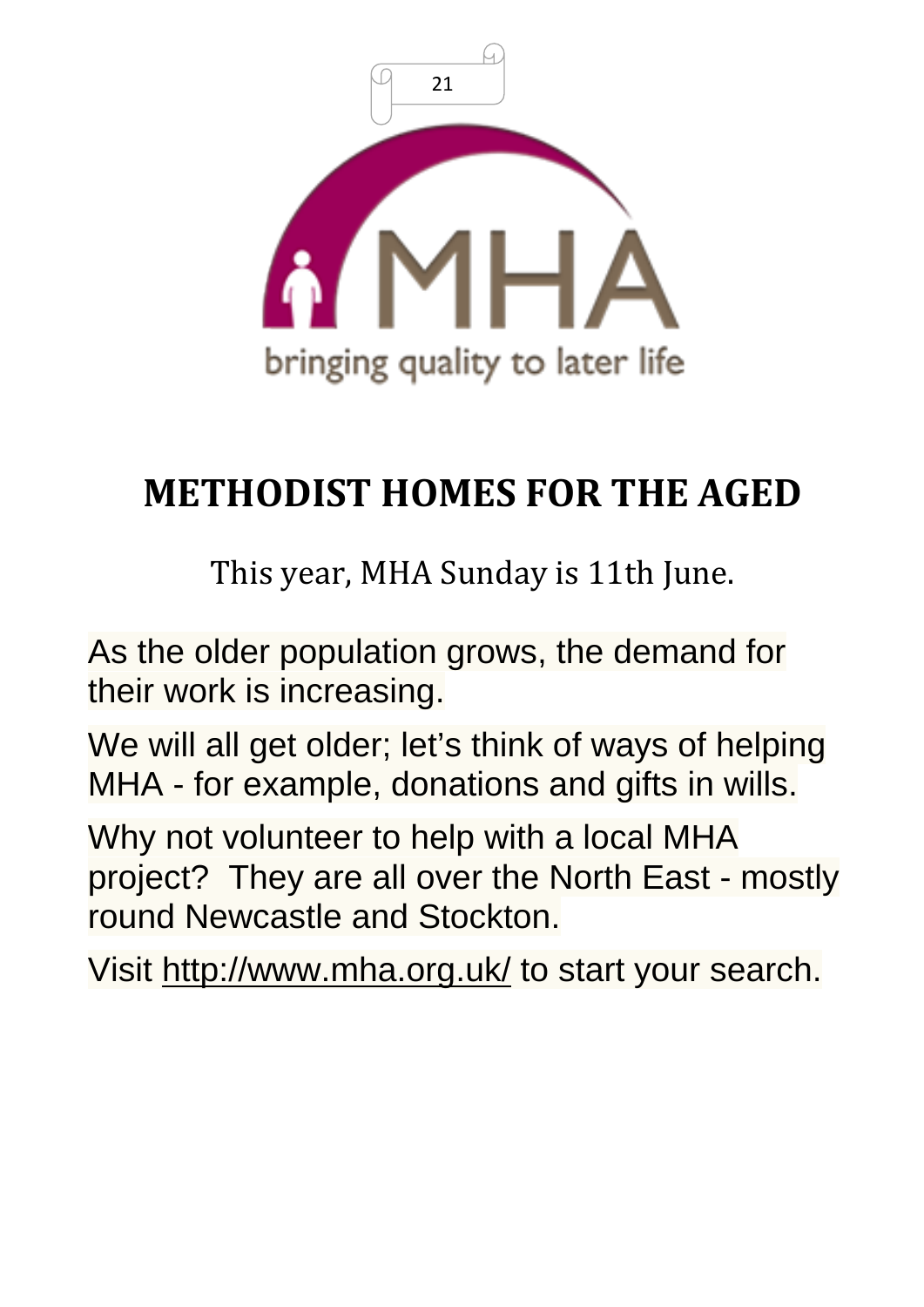Look out for a report from Revd Dr Stephen Skuce, the Methodist Church's Director of Scholarship, Research and Innovation, and Dr Andrew Orton, Senior Lecturer in Social Sciences at the University of Durham about **church growth in the North East**.

It seems the following five factors support growth:

- 1. being welcoming, hospitable, and caring as a church community;
- 2. being responsive and actively inclusive of a wider range of people;
- 3. offering accessible, intentional spiritual development opportunities;
- 4. involving participatory and collaborative leadership;
- 5. providing support to enable change and overcome barriers.

These characteristics may seem obvious, so Dr Skuce suggests that we should review *how* we show them. *The free report will appear later this year.*

 $22$ 

C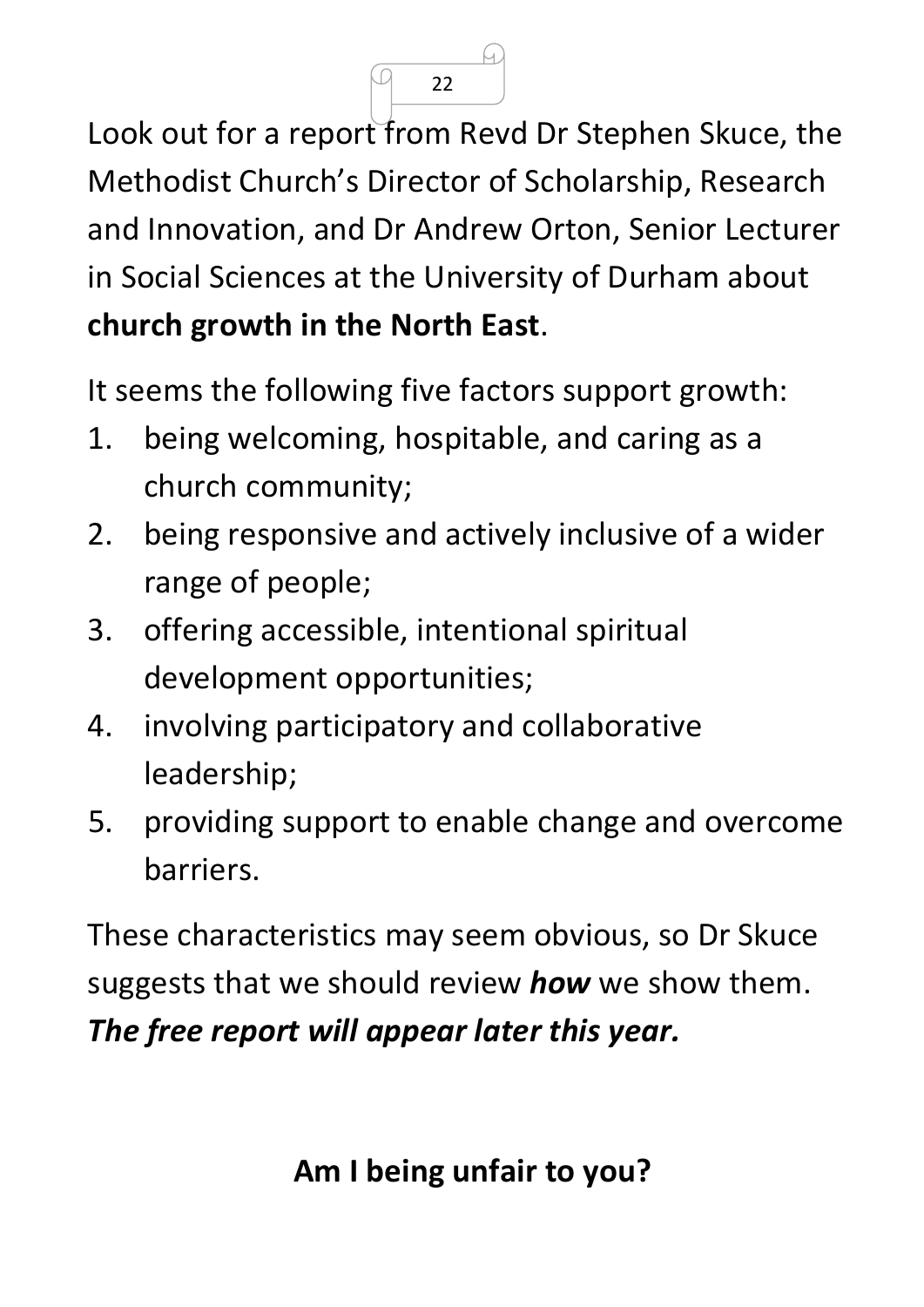The theme for this year's

```
Women's World Day of Prayer, held on March 3rd, was 
 "Am I being unfair to you?"
```
The story of Celia, from the Philippines, was juxtaposed with Jesus' story from Matthew 20. Here they are. I think Jesus is saying that we must meet everyone's basic needs, even if that seems to be "unfair".

**Celia:** I am Celia, a farm-worker and mother. I am a dailywage worker in one of the big sugar plantations in the Philippines. My daily wage is not enough to feed my family. Due to land-conversion and mechanization, my work has diminished to two days a week.

**Jesus:** For the kingdom of heaven is like a landowner who went out early in the morning to hire labourers for his vineyard. After agreeing with the labourers for the usual daily wage, he sent them into his vineyard. When he went out about nine o'clock, he saw others standing idle in the market-place; and he said to them, "You also go into the vineyard, and I will pay you whatever is right." So they went. When he went out again about noon and about three o'clock, he did the same. And about five o'clock he went out and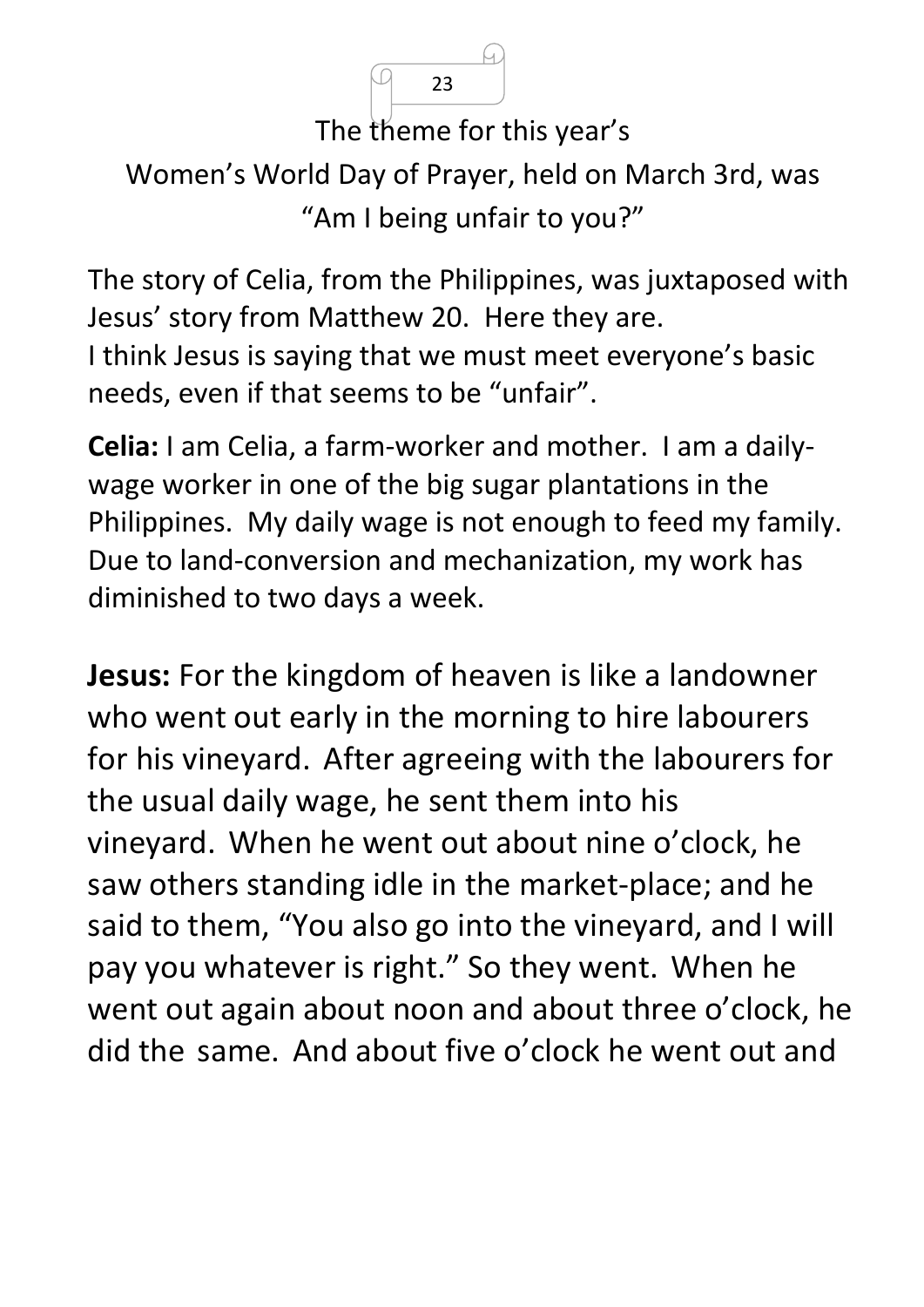

found others standing around; and he said to them, "Why are you standing here idle all day?" They said to him, "Because no one has hired us." He said to them, "You also go into the vineyard." When evening came, the owner of the vineyard said to his manager, "Call the labourers and give them their pay, beginning with the last and then going to the first." When those hired about five o'clock came, each of them received the usual daily wage. Now when the first came, they thought they would receive more; but each of them also received the usual daily wage. And when they received it, they grumbled against the landowner, saying, "These last worked only one hour, and you have made them equal to us who have borne the burden of the day and the scorching heat." But he replied to one of them, "Friend, I am doing you no wrong; did you not agree with me for the usual daily wage? Take what belongs to you and go; I choose to give to this last the same as I give to you. Am I not allowed to do what I choose with what belongs to me? Or are you envious because I am generous?" So the last will be first, and the first will be last.'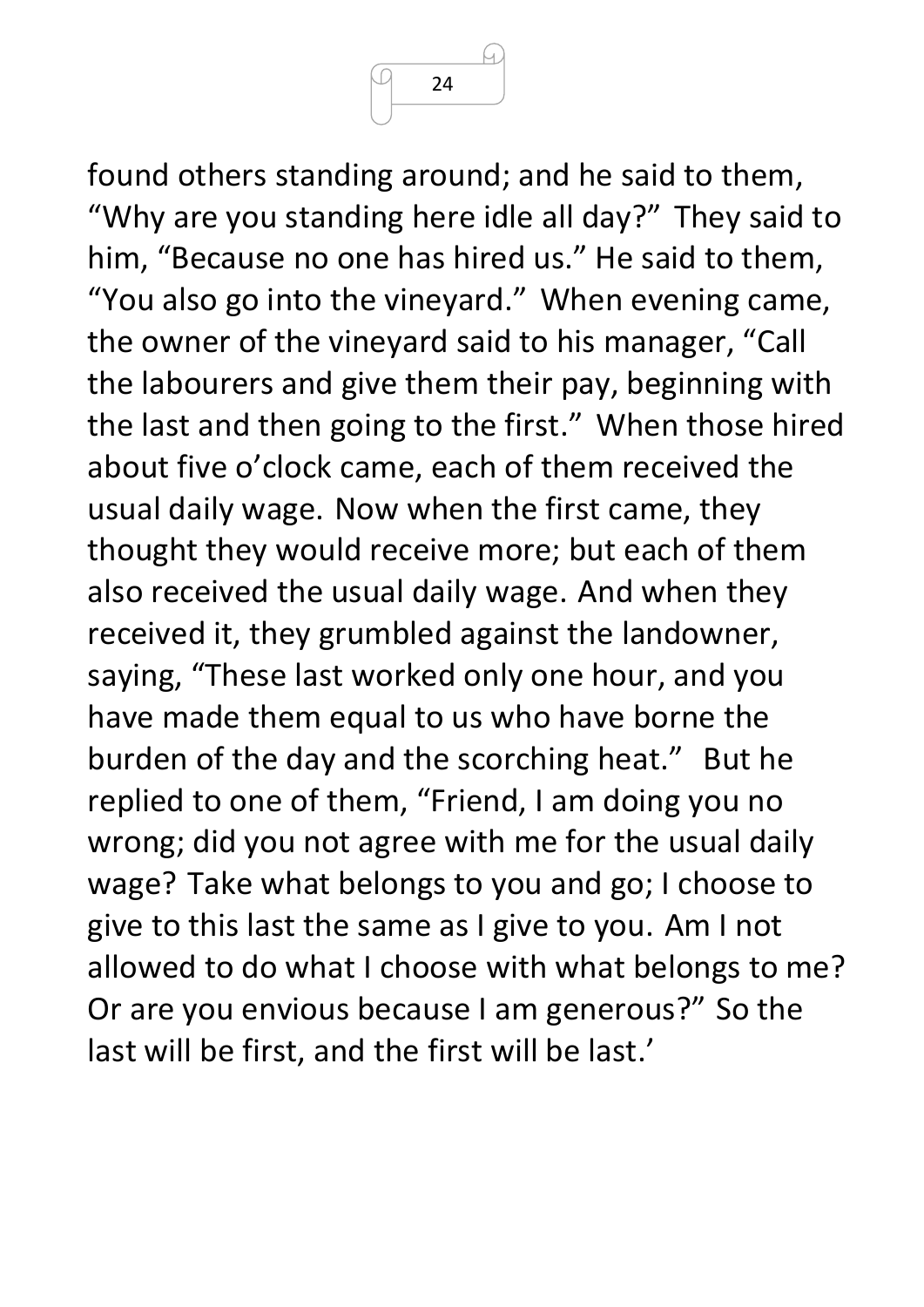#### **ELVET COMMUNION COLLECTIONS**

In the next few months we are collecting for:

## **June: [Samaritans](http://www.samaritans.org/)**



Samaritans is a confidential emotional support service for anyone in the UK and Ireland. The service is available 24 hours a day for people who are experiencing feelings of distress or despair, including those which may lead to suicide. Volunteers offer support by responding to phone calls, emails and letters. Alternatively people can drop in to a branch to have a face to face meeting. Samaritans have been helping people in distress since 1953. The service is provided by around 18,750 unpaid volunteers who work from 201 branches, all across the UK and Ireland. Samaritans are contacted more than five million times in one year - that's once every 6 seconds.

## **July: [Salvation Army](http://www.salvationarmy.org.uk/)**

The Salvation Army demonstrates Christian principles through practical support; offering unconditional friendship, and very practical help to people of all ages, backgrounds and needs. The United Kingdom and Republic of Ireland is part of the wider [international](http://www.salvationarmy.org/) Salvation Army, which is at work in 128 countries. It has approximately:

50,000 members

- 4,000 employees
- 1,500 Salvation Army officers (full-time ministers)

## **August: Benevolence Fund**

An emergency hardship fund for immediate distribution to needy cases within the Church and its community. Distributed at the discretion of the Minister.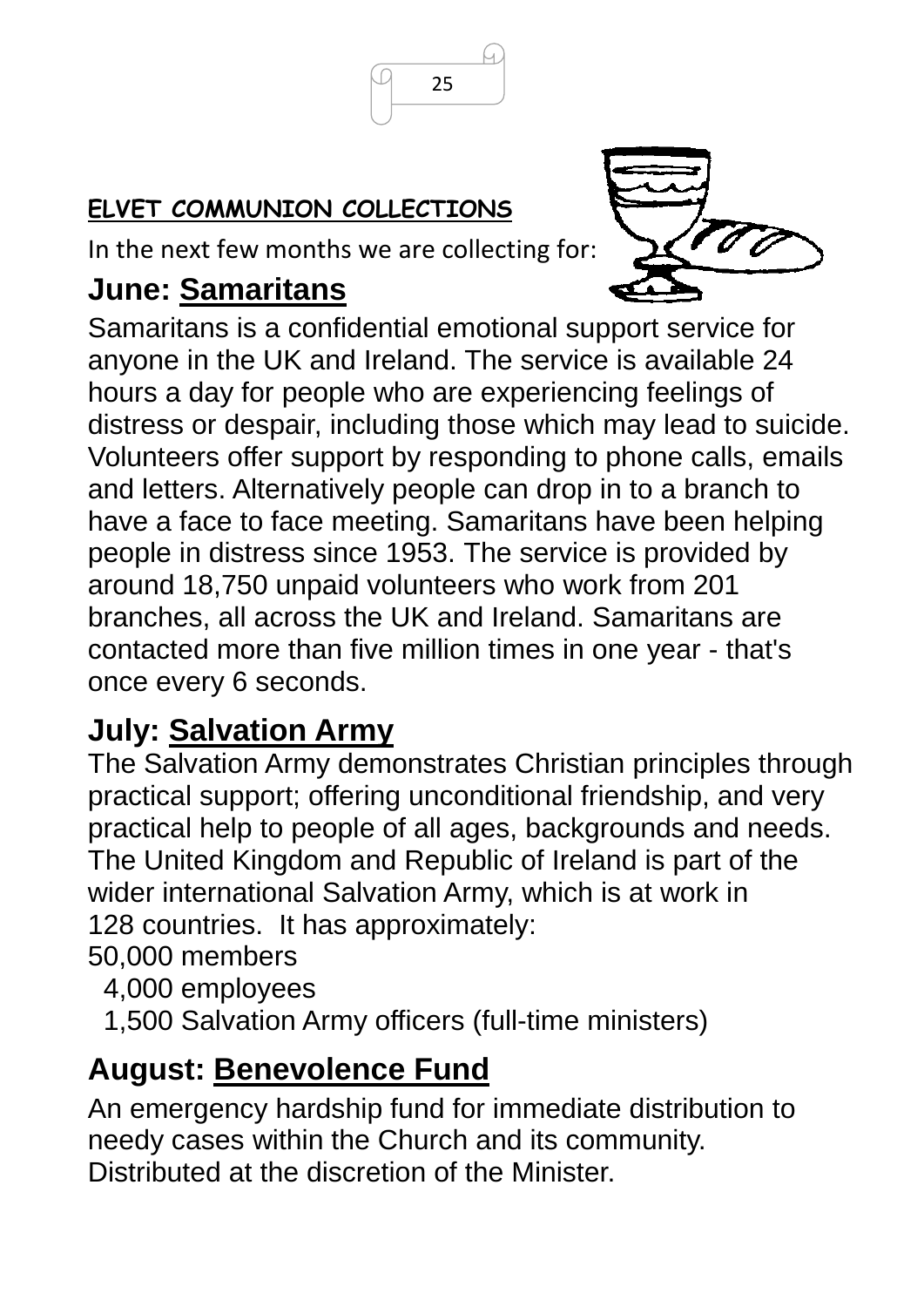

#### **THE WEEK AT FRAMWELLGATE MOOR**

| Sundays | 10.30 am Morning Worship         |
|---------|----------------------------------|
|         | Tuesdays 10.00 am Prayer Meeting |
|         | Thursdays 10 - 11am Dance Fusion |

Framwellgate's Church Hall is rented out during the week for exercise classes. Why not visit their website for details? - especially if you live in the area.

http://www.durhamdeernessmethodist.org.uk/wordpress/?page\_id=236

#### **THE WEEK IN BOWBURN**

| Sundays    | 10.30 am   | <b>Morning Worship</b>                        |
|------------|------------|-----------------------------------------------|
| Wednesdays | $2 - 3$ pm | <b>Prayer &amp; Fellowship Meeting</b>        |
|            |            | last Weds of month.                           |
| Thursdays  |            | 9.00 am * "Drop-in"                           |
|            | 5.30 pm    | * Brownies                                    |
|            |            | (Contact: Karen Heron 07921377321)            |
|            | 7.15 pm    | * Guides                                      |
|            |            | (Contact Rosalind [Ros] Waites 0191 377 9995) |
|            |            | * term-time only                              |

http://www.durhamdeernessmethodist.org.uk/wordpress/?page\_id=10

**THE WEEK AT NORTH ROAD**

|     | Sun 10.30 am       | <b>Morning Worship</b>                           |
|-----|--------------------|--------------------------------------------------|
|     | Tues 10.00 - 1.30  | (fortnightly) Craftworks with Mannas light lunch |
|     | Thurs 9.30 - 11.30 | * Messy Mornings                                 |
| Fri | $11.00 - 1.30$     | Mannas - Food and Friendship every Friday        |
| Sat |                    | (second Saturday) Coffee Morning                 |
|     | $9.00 - 10.15$     | (third Saturday) Men's Breakfast                 |
|     |                    | * term-time only                                 |

http://www.northroadmethodist.org.uk/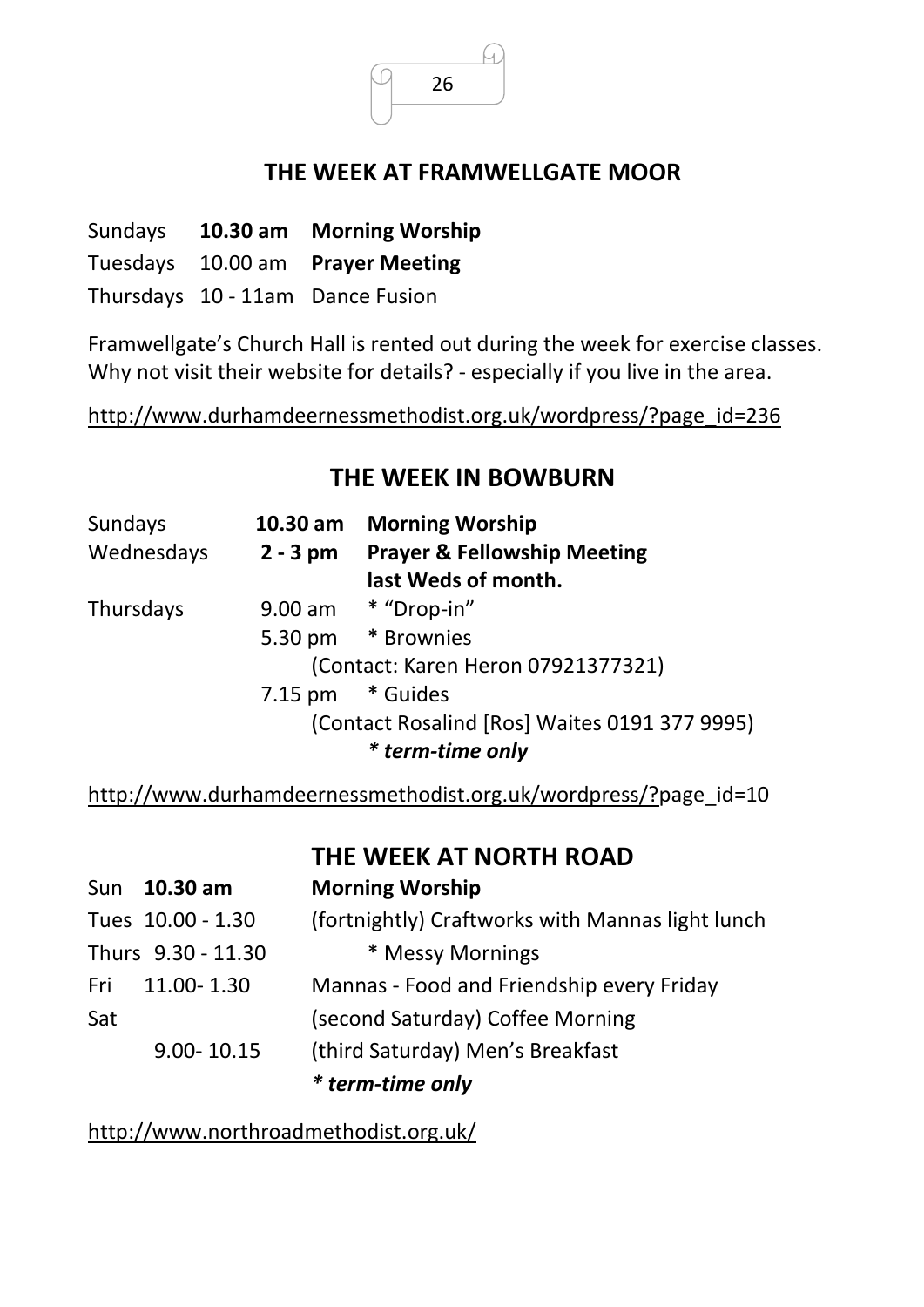

#### **THE WEEK AT ELVET**

- Sun 8.30 a.m. Second Sunday, Holy Communion **10.45 a.m. Morning Service & Junior Church, including Crèche 2.00 p.m. Worship in Chinese (Mandarin and Cantonese) 6.00 p.m. Evening Worship**  7.00 p.m. MethSoc (term-time)
- Mon 2.00 p.m. Prayer Meeting (1st & 3rd Monday) 5.30 p.m. Rainbows (Girls 5-7 yrs.) at St. Oswald's 5.45 p.m. Brownies (Girls 7-10 yrs) at St. Oswald's 6.00 p.m. Cubs (Open Group) [Boys and Girls 8-10½ yrs.] 7.30 p.m. Guides (Girls 10-14 yrs.) at St. Oswald's 7.30 p.m. Explorers (Open Group) [Mixed 14½-18 yrs.] 7.45 p.m. House Group at Newton Hall (alternate weeks) 7.45 p.m. Shincliffe House Group (alternate weeks)

*Rainbows, Brownies and Guides contact number 372 1786*

- Tue 10.15 a.m. Halliday Grove House Group (alternate weeks) 5.30 p.m. Beavers (Open Group) [Boys and Girls 6-8] 7.10 p.m. Scouts (Open Group) [Boys and Girls10½-14½]
- Wed 12 noon Lunch Stop ALL welcome (roughly equates with term-time)
- Thurs 10.00 a.m. Arts & Crafts Workshop 7.30 p.m. Thursday Club for All (alternate weeks)

#### http://www.elvet-church.org.uk/